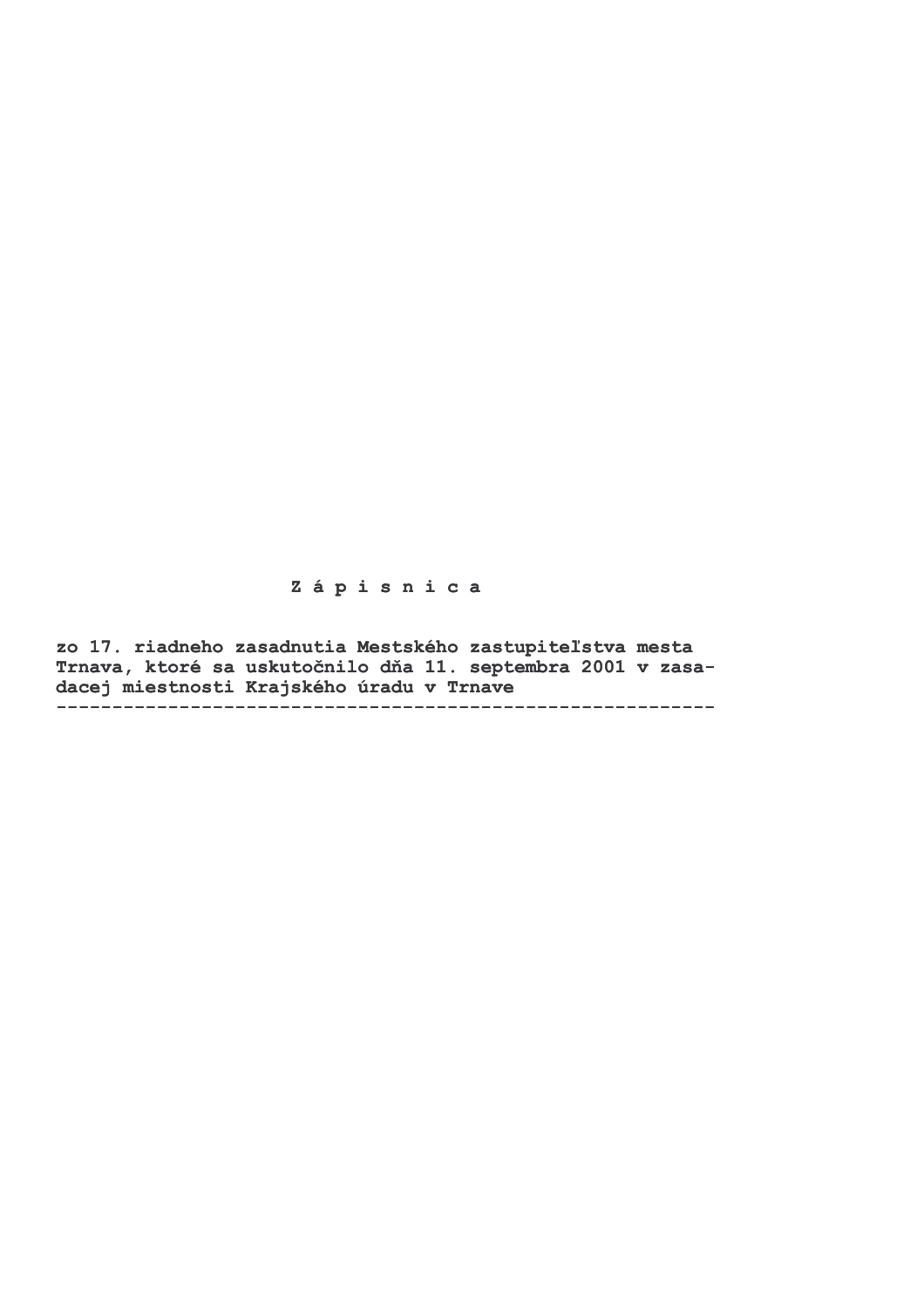#### $-2 -$

#### Mestské zastupiteľstvo mesta Trnava

### Zápisnica

zo 17. riadneho zasadnutia Mestského zastupiteľstva mesta Trnava, ktoré sa uskutočnilo dňa 11. septembra 2001 v zasadacej miestnosti Krajského úradu v Trnave 

Prítomní: primátor mesta

- 52 poslancov MZ mesta Trnava hlavný kontrolór mesta náčelník mestskej polície prednosta Mestského úradu v Trnave
- 8 vedúcich úsekov a oddelení MsÚ
- 2 pracovníci útvaru primátora
- 3 riaditelia mestských organizácií predseda VMČ
- 3 zástupcovia orgánov štátnej správy

Program:

- $a)$ Otvorenie
- $b)$ Interpelácie poslancov MZ mesta Trnava
- Zloženie sľubu poslancov mestského zastupiteľstva  $1.$
- 2.1. Návrh Všeobecne záväzného nariadenia na udeľovanie ocenení mesta Trnava
- 3.1. Úprava Územného plánu mesta Trnava
- Majetkové záležitosti 4.
- 5.1. Predaj bytov
- 5.2. Predaj dvojgaráže na ul. Hospodárska č. 43-45
- 5.3. Predaj dvojgaráže na ul. Hospodárska č. 40-42
- 5.4. Návrh na výnimku z nakladania s bytmi vo vlastníctve mesta Trnava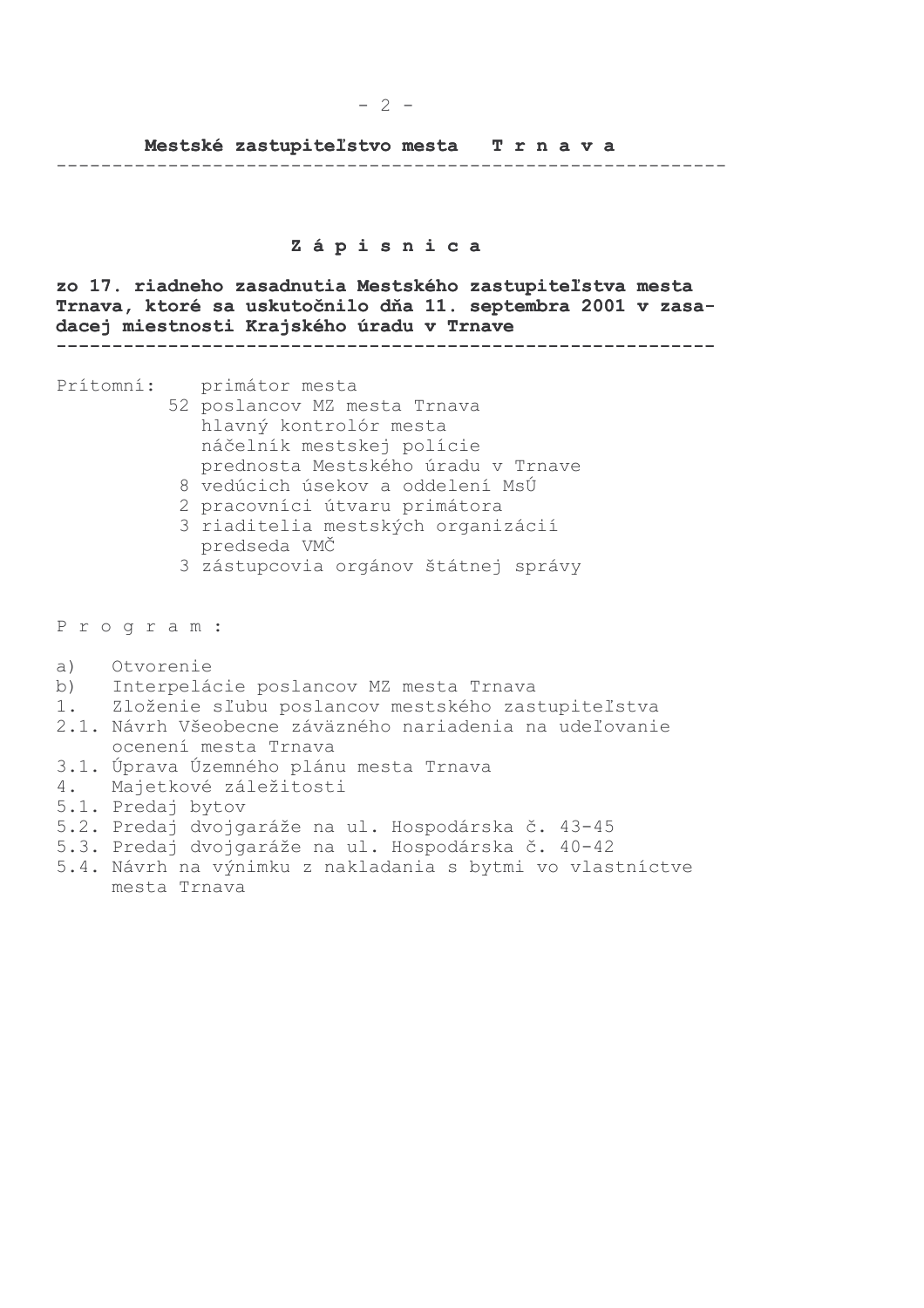- 6.1. Návrh na zriadenie Fondu zdravia mesta Trnava a zásad jeho tvorby a použitia
- 7.1. Návrh na poskytnutie dotácie na rok 2001 v rámci samostatnej rozpočtovej položky "Kultúra"
- 8.1. Správa o uskutočnených metódach a postupoch verejného obstarávania za 1. polrok 2001 s hodnotou predmetu obstarávania tovarov, služieb a výkonov nad 500.000,-Sk a prác nad 1.000.000,- Sk
- 9.1. Návrh na zrušenie zmluvy o združení finančných prostriedkov na výstavbu technickej infraštruktúry pre 25 b.j. na ul. J. Bottu - Botanická
- 10.1. Informatívna správa o účasti mesta Trnava v združeniach a spoločnostiach
- 11.1. Správa o činnosti Mestskej polície mesta Trnava za obdobie od 1.1. do 30.6.2001
- 11.2. Štatistický prehľad kriminality, verejného poriadku a dopravnej nehodovosti v služobnom obvode OO PZ Trnava-mesto
- 12.1. Návrh na opätovné zvolenie prísediacich pre Krajský súd y Trnave
- 13.1. Oprava uznesenia MZ č. 459/2001 k financovaniu rekonštrukcie zimného štadióna
- 14.1. Informatívna správa o prerušení dodávky TÚV a pripravenosť na zimnú vykurovaciu sezónu
- 15.1. Plnenie uznesení Mestského zastupiteľstva mesta Trnava, ktorých termín plnenia je do 10.6.2001
- 16) Rôzne
- $17)$ Rekapitulácia uznesení
- $18)$  Záver

Rokovanie 17. riadneho zasadnutia Mestského zastupiteľstva mesta Trnava otvoril a viedol Ing. Štefan Bošnák, primátor mesta. Privítal prítomných poslancov mestského zastupiteľstva  $\mathsf{a}$ ostatných prizvaných.

Skonštatoval, že na zasadnutí mestského zastupiteľstva jе prítomných celkom 31 poslancov mestského zastupiteľstva.  $\sqrt{V}$ priebehu rokovania sa počet zvýšil na 52.) Mestské zastupiteľstvo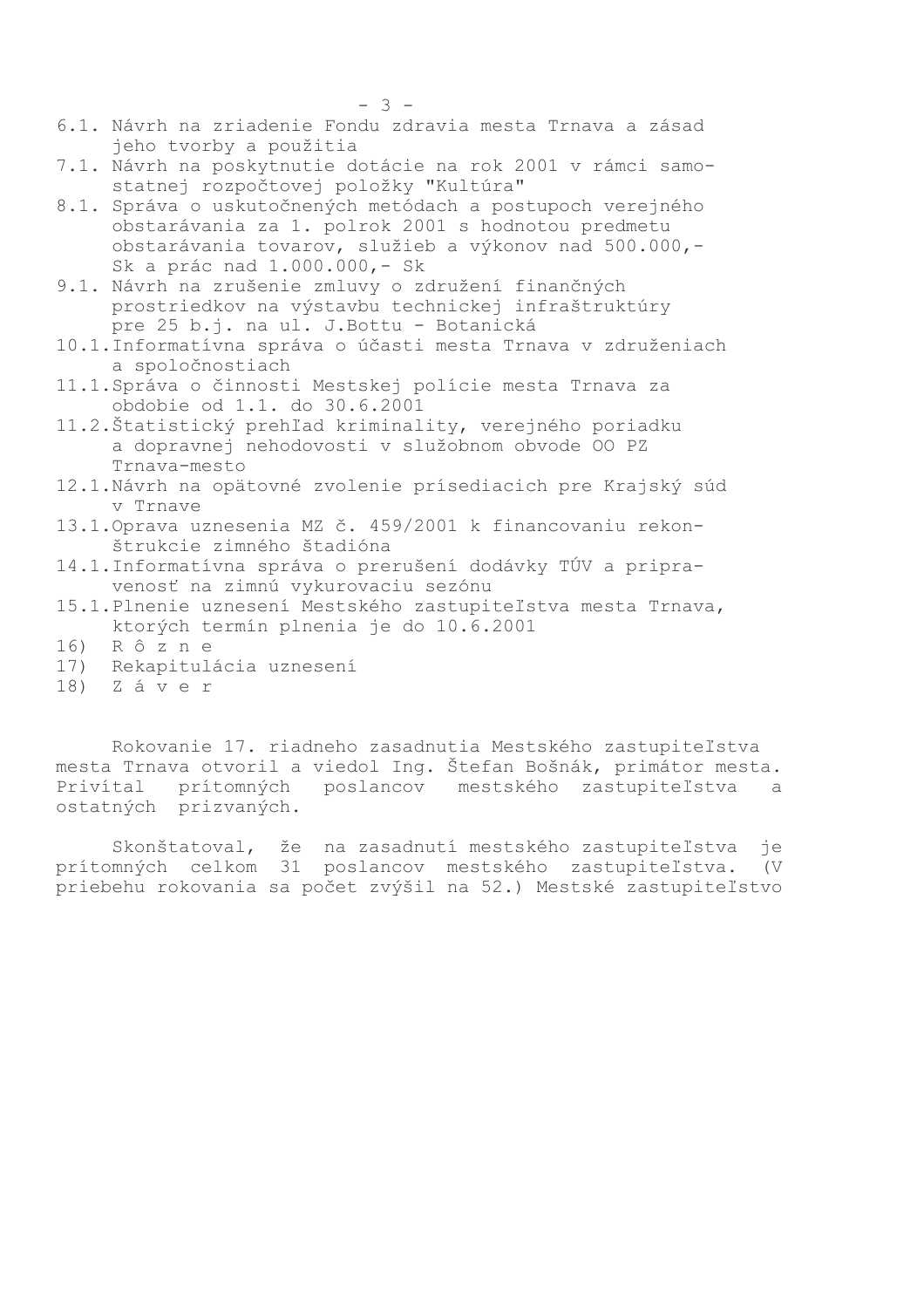bolo uznášaniaschopné. Primátor mesta zároveň skonštatoval, že z neúčasti na zasadnutí sa ospravedlnil poslanci MZ : Karol Opatovský.

overovateľov zápisnice zo zasadnutia mestského  $Za$ zastupiteľstva určil poslancov MZ MUDr. Pavla Caudta a Mgr. Milana Urbanovského. Za overovateľov zápisnice zo zasadnutia mestského zastupiteľstva, ktoré sa uskutočnilo dňa 26.6.2001 vystúpil Mgr. Rozložník, ktorý skonštatoval, že zápisnica zachytila priebeh rokovania v plnom rozsahu.

Mestská rada na svojom zasadnutí dňa 4. septembra 2001 do pracovného predsedníctva zasadnutia mestského zastupiteľstva určila PhDr. Janu Bérešovú, PhD. a Ing. Marcela Kollára. Na zasadnutí boli do pracovného predsedníctva ďalej určení Ing. Anton Suchoň a Ing. Ladislav Englich.

Za predsedu návrhovej komisie mestská rada odporučila poslanca MZ Ing. Ivana Mičku. Na zasadnutí mestského zastupiteľstva boli za členov návrhovej komisie navrhnutí Ing. Marián Malina a Ing. Ivan Šarvaic, poslanci MZ. Hlasovaním (29:0:1) bolo zloženie návrhovej komisie schválené.

Mestská rada mesta Trnava na svojom zasadnutí dňa 4. septembra 2001 odporučila nasledovné úpravy v programe rokovania mestského zastupiteľstva:

\* zaradiť do programu rokovania ako materiál

č. 16.1 - Privatizácia zdravotníckeho zariadenia FN s poliklinikou Trnava - časť Obvodné zdravotné stredisko Mozartova ul. Trnava \* v bode "rôzne" zaoberať sa návrhom mestskej rady na schválenie príspevku mesta Trnava na pomoc

mestám a obciam postihnutých povodňami.

Na zasadnutí mestského zastupiteľstva predložil návrh na úpravu programu rokovania Ing. Vladimír Butko, zástupca primátora:

\* zloženie sľubu poslancov mestského zastupiteľstva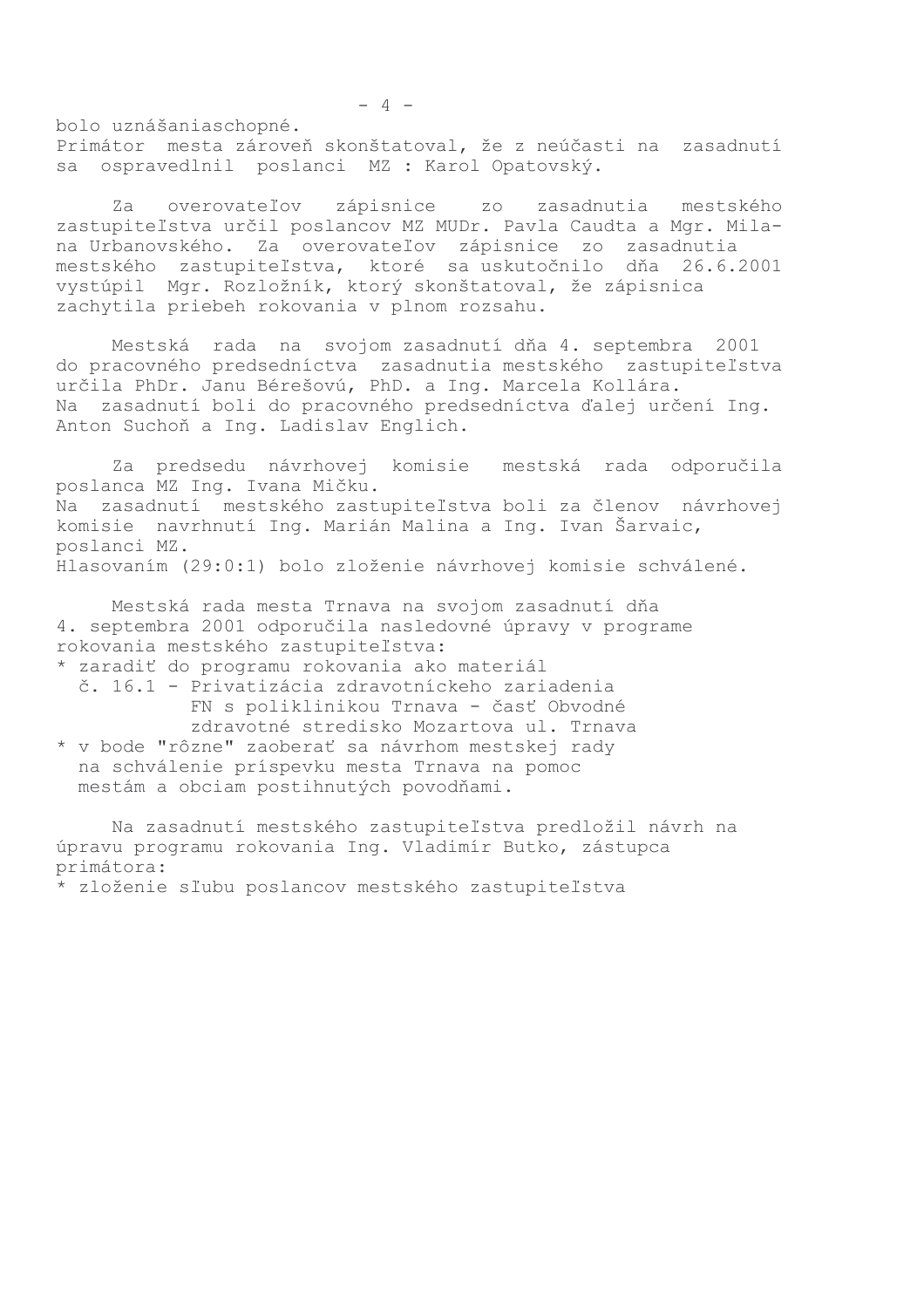odporučil zaradiť pred interpelácie poslancov \* materiál č. 4.15, ktorý poslanci obdržali pri prezentácii odporučil zaradiť do programu rokovania v rámci majetkových materiálov. Podotkol, že predloženie tohto materiálu bolo podmienené dohodou a zaplatením ceny zo strany partnera.

Kontrolný súčet poslancov MZ: 37. Hlasovanie o návrhoch: - mestskej rady: 35:0:0 - prvom návrhu Ing. Butku: 37:0:0 - druhom návrhu Ing. Butku: 37:0:0. Celkový program rokovania mestského zastupiteľstva bol schválený hlasovaním (38:0:0).

V zmysle schváleného programu nasledoval bod) Zloženie sľubu poslancov mestského zastupiteľstva: - za volebný obvod č. 4 Prednádražie zložil poslanecký sľub MUDr. Ernest Šťastný (namiesto Jozefa Adamca) a Ing. Peter Ďurko (namiesto Ing.arch. Pavla Ďurka) - za volebný obvod č. 7 Vodáreň zložil poslanecký sľub Ing. Jozef Hermanský (namiesto Igora Bališa).

Po zložení sľubu poslancov mestského zastupiteľstva, poslanci mestského zastupiteľstva vystúpili so svojimi interpeláciami:

Ján Žitňanský

#### č. 184

konštatoval, že vlastníci bytov v obytnom bloku Saleziánska č. 19-20 si ohradili priestor okolo obytného bloku a tým znemožnili prechod po chodníku

## č. 185

žiadal pokosiť burinu v okolí nákupného centra TESCO

#### č. 186

poďakoval mestskému úradu za poskytovanie informácií v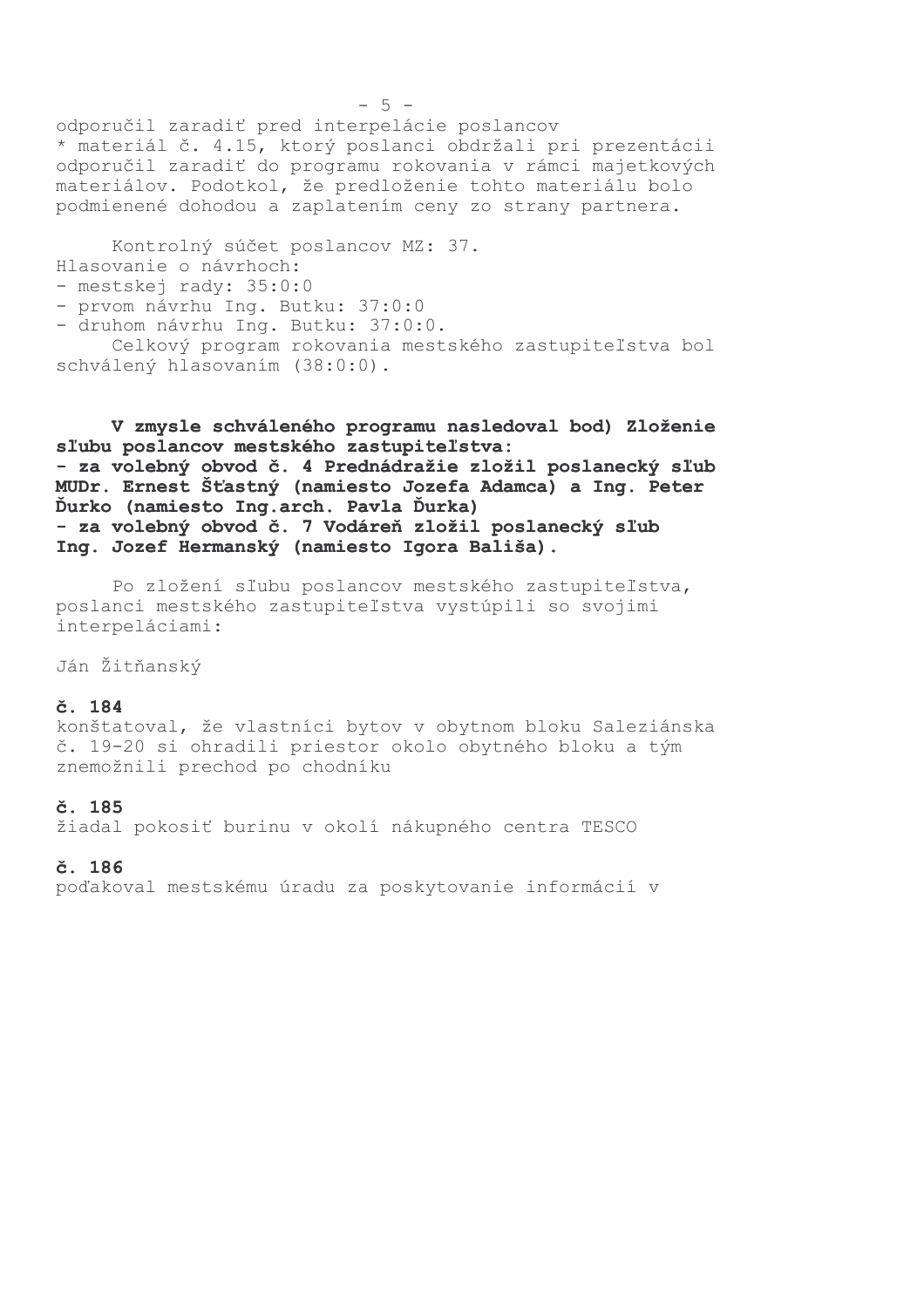súvislosti riešenia zápachu z kanalizácie na Saleziánskej ulici a pretože k vypúšťaniu zmesí do kanalizácie dochádza hlavne po skončení pracovnej doby, žiadal túto záležitosť kontrolovať

Ing. Ivan Mička

## č. 187

na základe požiadavky obyvateľov ulice Šafárikova žiadal pokosiť a upraviť priestor v okolí prechodu ulíc J.Bottu--Šafárikova, skontrolovať funkčnosť osvetlenia a mestskú políciu žiadal o zabezpečenie kontrol v tejto lokalite

Mgr. Zdenka Mešťánková

#### č. 188

žiadala zabezpečiť kontrolu parkovania návštevníkov reštauračného zariadenia a prevádzky predajne potravín na Hospodárskej ulici (Kocka), ktorí zaparkovanými autami znemožňujú prechod po chodníku

Ing. Marcel Kollár

#### č. 189

v mene občanov ulice Vajanského (obytný dom OSP - pri Bernolákovej bráne) požiadal o zabezpečenie kontroly parkovania motorových vozidiel, pretože niektorí vodiči parkujúcich vozidiel zamedzujú výjazd z garáží nachádzajúcich sa pod hradbami \* zároveň žiadal o zabezpečenie dopravného značenia

Ing. Ľuboš Bínovský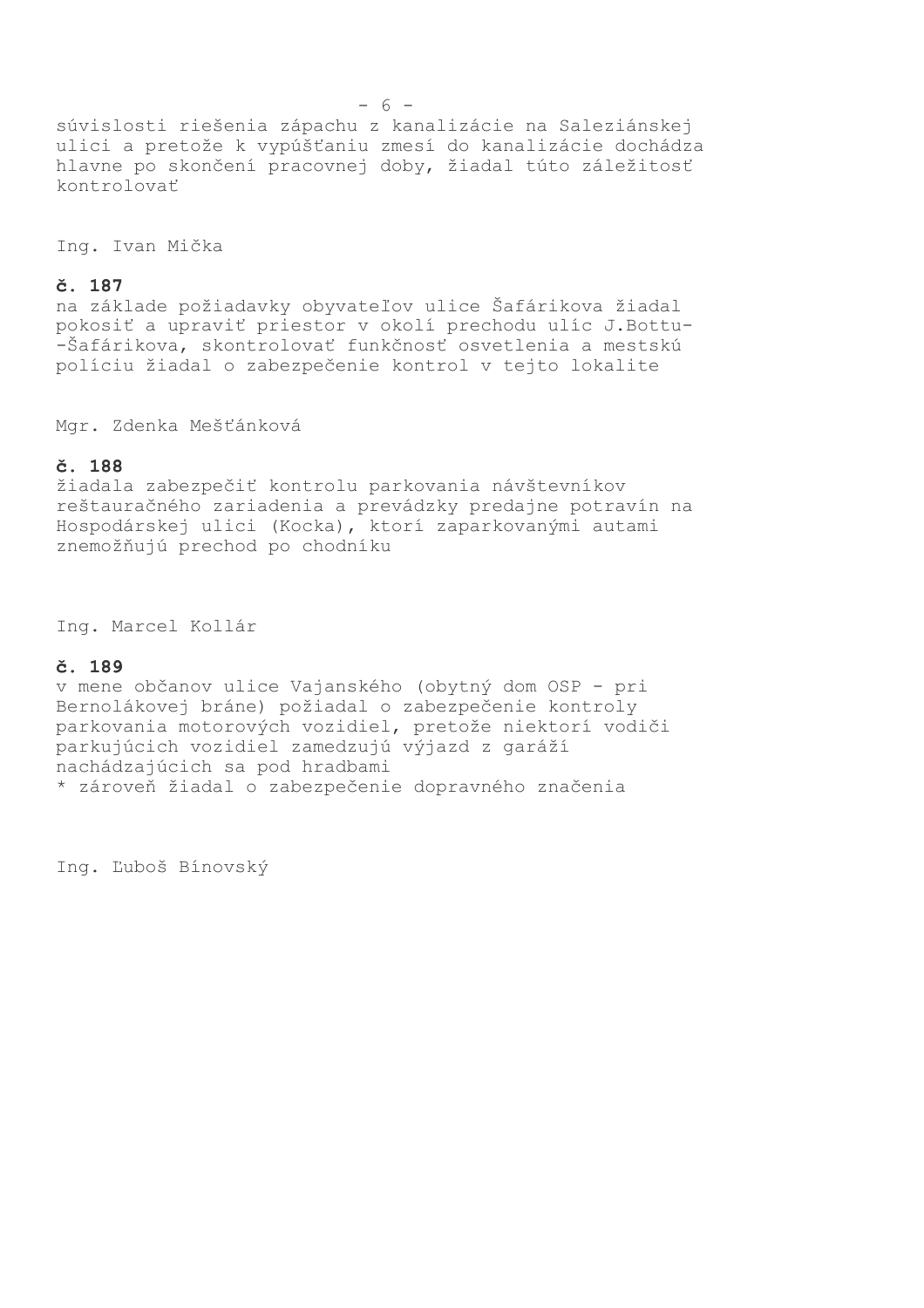## č. 190

žiadal zabezpečiť opravu verejného osvetlenia na ul. Spartakovská pri obytnom dome č. 4 v smere ku základnej škole a materskej škole

## č. 191

žiadal zabezpečiť opravu asfaltového koberca na križovatke ulíc Spartakovská-Hlboká, hlavne v smere zo Spartakovskej ulice

## č. 192

poďakoval mestskému úradu za realizáciu spomalovačov na Halenárskej ulici

Doc. MUDr. Štefan Kopecký, PhD.

## č. 193

žiadal zvýrazniť dopravné značky na ulici J.Bottu a Š.Moyzesa

## č. 194

zabezpečiť orez topoľov na ul. J.Bottu pri budove gymnázia a školskej jedálni

Mgr. Agnesa Petková

## č. 195

poukázala na rýchlu jazdu vodičov po MK Dedinská, konštatovala, že v smere na ul. Topoľová chýba chodník a stojace motorové vozidlá obmedzujú prechod touto ulicou

## č. 196

podľa plánu žiadala zrealizovať osvetlenie na ul. Hraničná, Vodná (pri starej ČOV) v m.č. Modranka.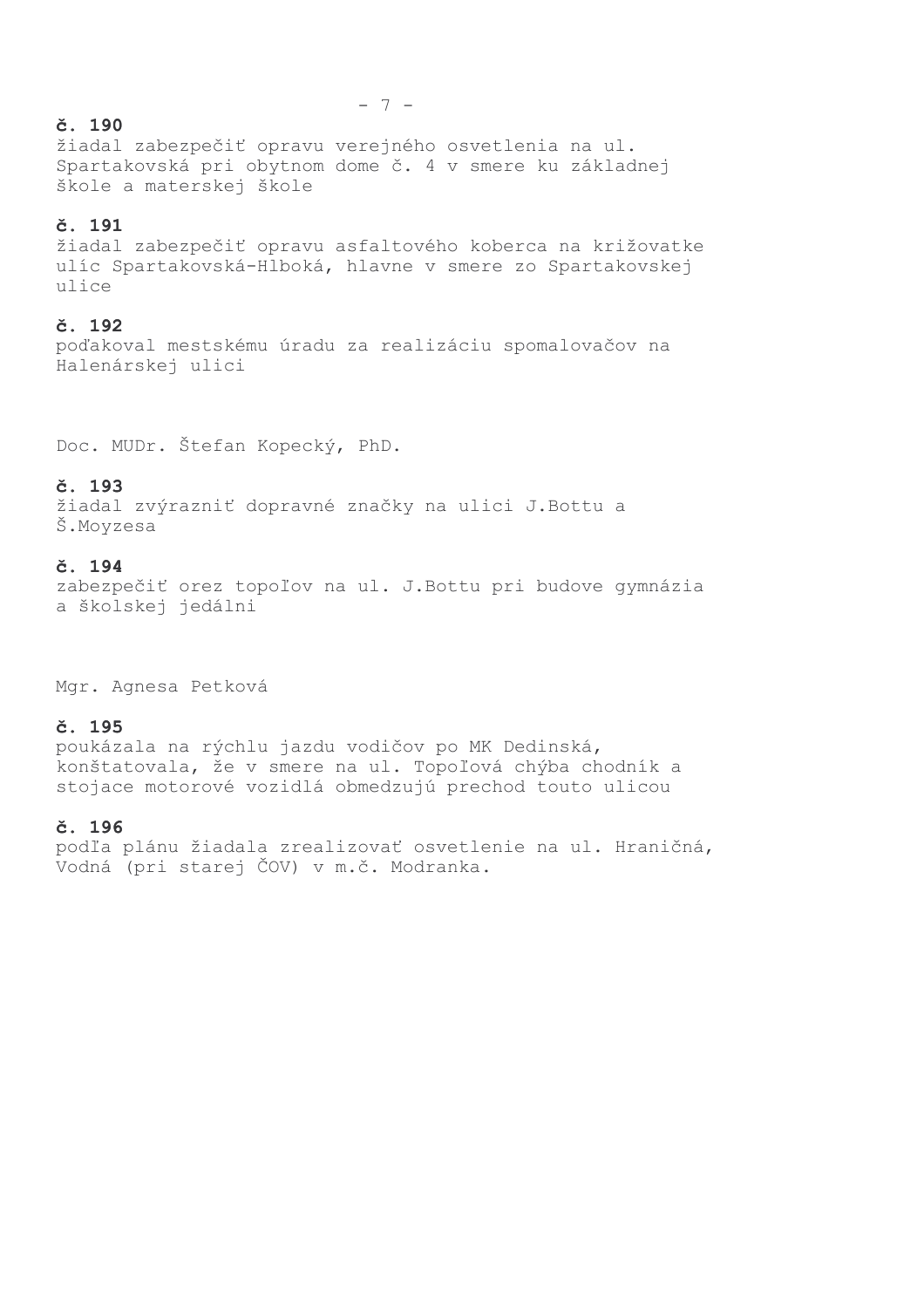Po odznetí interpelácií poslancov mestského zastupiteľstva boli prerokované písomné materiály.

Materiál č. 2.1 - Návrh VZN o udeľovaní ocenení mesta Trnava 

Spravodajca MR: Mgr. Marian Rozložník

Mestská rada odporúča mestskému zastupiteľstvu neprijať záležitosti verejného pripomienkovania. Pri prerokovávaní materiálu uložila mestskému úradu do spoločného spravodaja upraviť text VZN, z ktorého budú vypustené záležitosti týkajúce sa verejného pripomienkovania:

\* V čl. 9, ods.2 vypustiť znenie písmena c a nahradiť ho novým znením:

" Súhlas žijúceho občana, resp. súčasného štatutára kolektívu na predloženie návrhu na jeho ocenenie mestom Trnava".

- \* V čl. 9 vypustiť znenie ods.3 a 4 a nahradiť ich novým znením :
	- a/ ods.3: " Komisia predložené návrhy preskúma a z tých, ktoré spĺňajú podmienky stanovené v čl. 9 ods. 2 tohto VZN, pripraví návrhy na ocenenia mesta a predloží ich na prerokovanie mestskej rade".
	- b/ ods.4 : "Mestská rada po prerokovaní návrhov na ocenenia spracuje k nim stanovisko a spolu s návrhmi na ocenenia ho predloží mestkému zastupiteľstvu. Konečné rozhodnutie o udelení ocenenia prislúcha Mestskému zastupiteľstvu mesta Trnava".

Rozprava:

Mgr. Rozložník - navrhol úpravu textu v čl. 15 s tým, že sa vypustí ods. 3 a nahradí sa novými odstavcami č. 3 a č. 4: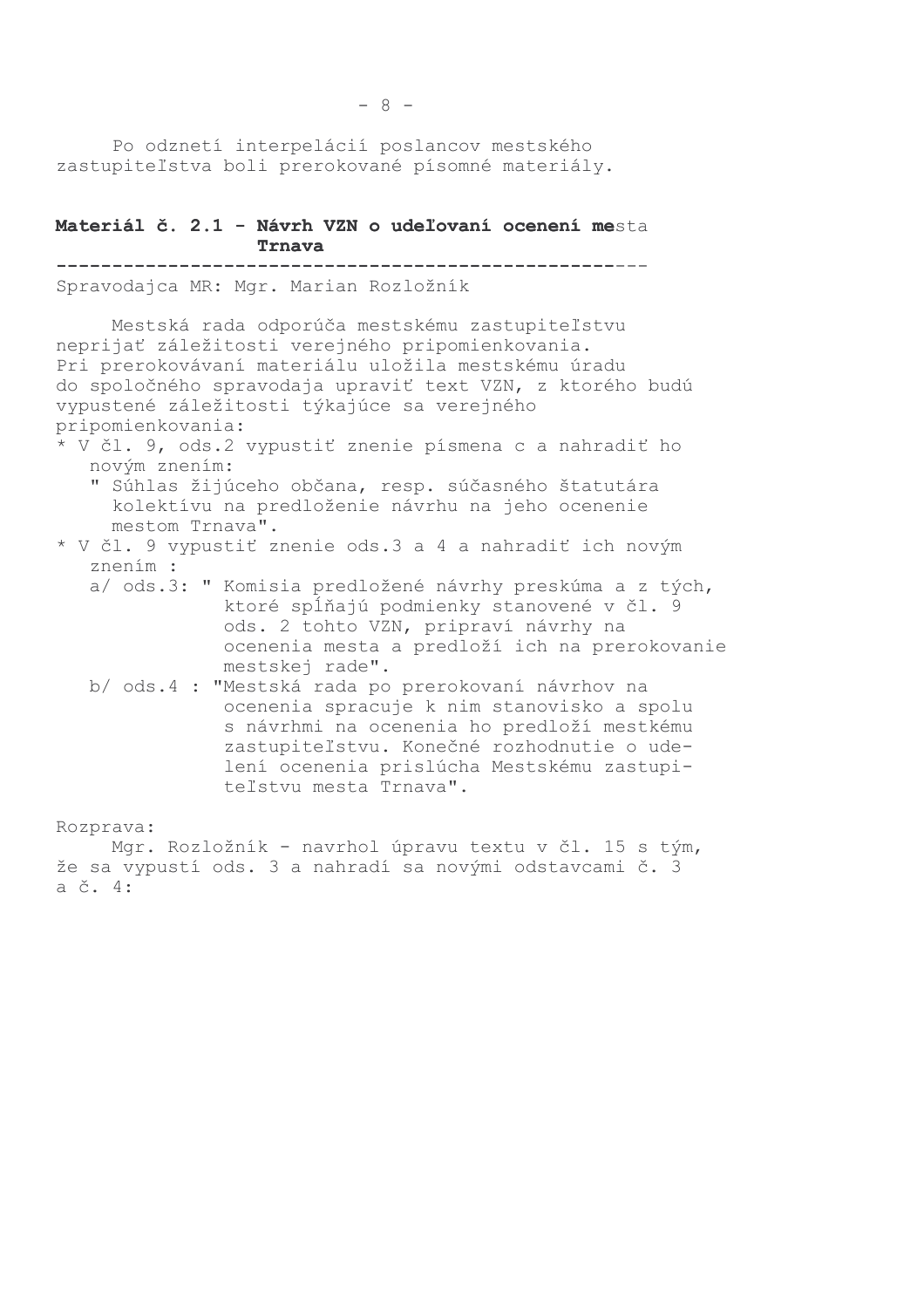3. Komisia predložené návrhy preskúma a z tých, ktoré spĺňajú podmienky stanovené v č. 15 ods. 2) tohto VZN pripraví návrhy na ocenenia mesta a predloží ich na prerokovanie mestskej rade. 4. Mestská rada po prerokovaní návrhov na ocenenia spracuje k nim stanovisko a spolu s návrhmi na ocenenia ho predloží mestskému zastupiteľstvu. Konečné rozhodnutie o udelení ocenenia prislúcha Mestskému zastupiteľstvu mesta Trnava. Ing. Englich - v čl. 8 odporučil doplniť bod e) s textom ... pri významných výročiach mesta Trnava a inštitúcií pôsobiacich na jeho území... V čl. 10 ods. 1) navrhol "kvalifikovanú väčšinu" nahradiť ...3/5 väčšinou... Do čl. 7 doplniť bod 4) ... poslanci MZ..., do čl. 10 bodu 2), čl. 13 bodu 4), čl. 16 bodu 2) doplniť ... poslanci MZ... Pretože pôvodným textom sa popiera právo poslancovi MZ mať iniciatívnu funkciu a niekoho na ocenenie navrhnúť. Ing. Bošnák, primátor mesta - podotkol, že návrh na ocenenie má právo predložiť aj poslanec MZ, avšak nemôže tak učiniť až na zasadnutí mestského zastupiteľstva, ale musí dodržať stanovený postup. Ing. Englich - uviedol, že mestská rada nemá väčšie právomoci ako poslanec MZ a podotkol, že aj väčšina materiálov sa snaží obchádzať poslanca. Kontrolný súčet poslancov MZ: 48. Hlasovanie o návrhoch: - mestskej rady: 43:0:0 - Mgr. Rozložníka k čl. 15 ods. 3) a 4): 44:0:2 - Ing. Englicha k čl. 8: 24:1:20, k čl. 10: 43:0:4, k čl.7,10,13,16: 16:3:25. Hlasovaním (43:0:3) bolo prijaté uznesenie MZ č. 496, ktorým bolo schválené VZN č. 165.

Materiál č. 3.1 - Úprava Územného plánu mesta Trnava . <u>. . . . . . . . . . . . . . . . . .</u> . . Spravodajca MR: Ing. Vladimír Butko

Mestská rada hlasovaním odporučila materiál na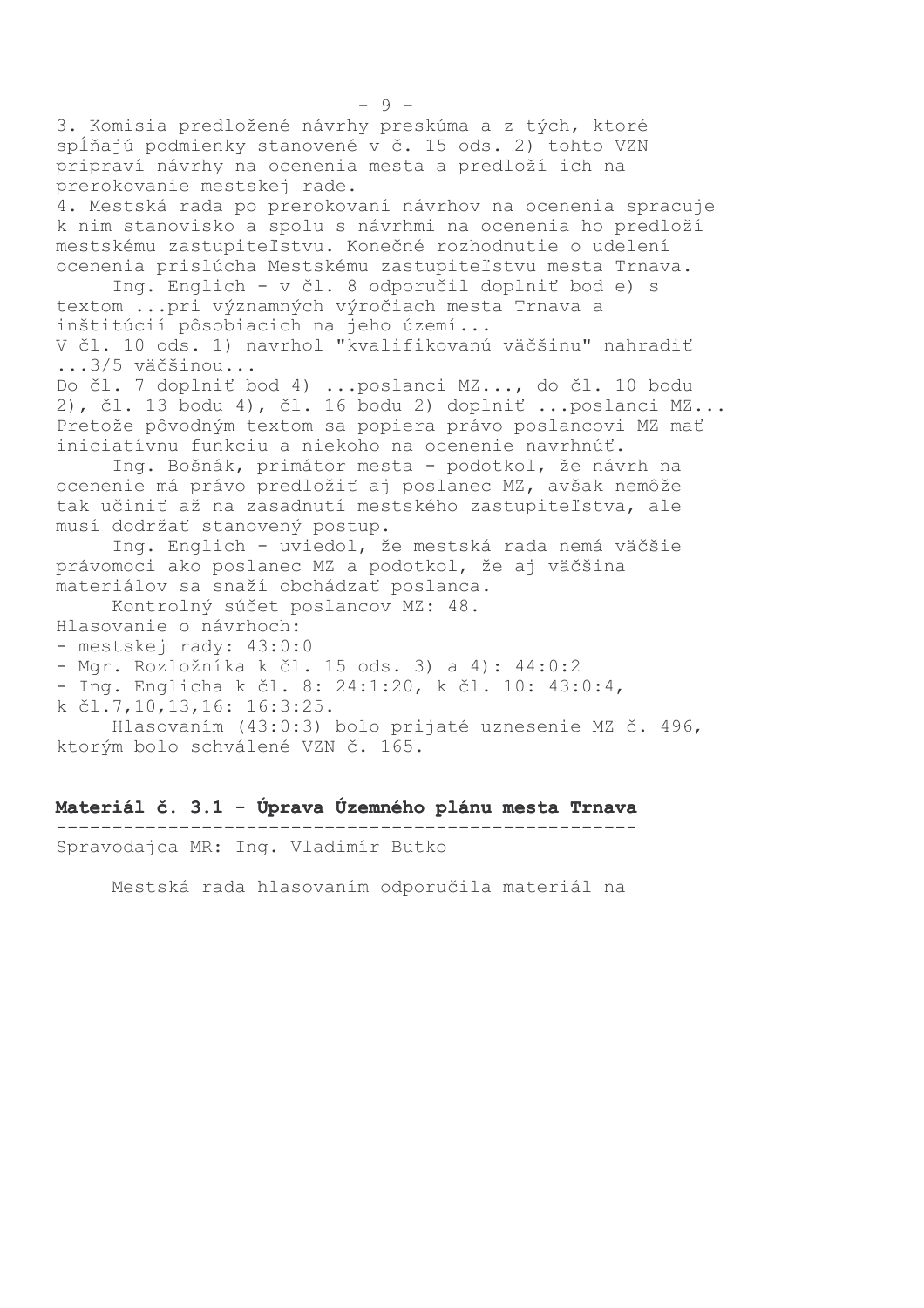rokovanie mestského zastupiteľstva s tým, že spracovateľ materiálu doplní bližšie informácie. Stanovisko spracovateľa materiálu je uvedené na str. 2 spoločného spravodaja. Rozprava:

Ing. Daučo - uviedol, že materiálom sa zaoberala aj stavebná komisia. Podotkol, že týmto sa poľnohospodárska pôda pre IBV premiestňuje do lokality Pekné pole. Limit na záber poľnohospodárskej pôdy je dodržaný.

Čechovič - odporučil materiál neschváliť a odporučil zmenu uznesenia:

1. neschvaľuje úpravu

2. ukladá - Mestskému úradu v Trnave - spracovať analýzu pripravenosti jednotlivých lokalít IBV z hľadiska majetkoprávneho usporiadania, v projekčnej a finančnej pripravenosti s termínom na budúce zasadnutie MZ.

Ing. Bošnák, primátor mesta - podotkol, že mestský úrad nebude schopný termín dodržať. Návrh neodporúčal schváliť.

Ing. Mička - s návrhom poslanca Čechoviča nesúhlasil a odporučil pre budúci rok pripraviť lokality pre IBV.

Ing. Bínovský - navrhol materiál z rokovania stiahnuť. Kramár - materiál navrhol neschváliť, pretože v

lokalite Pekné pole sa už výstavba realizuje. Zaujímal sa, aký bol dôvod predloženia materiálu.

Ing. arch. Horák, vedúci úseku mestského architekta MsÚ - sa vyjadril k vzneseným pripomienkam. Konštatoval, že ÚPN bol schválený v mesiaci december 2000, v rámci neho bolo 17 ha vyčlenených pre IBV. V lokalite Pekné pole sa realizuje výstavba rodinných domov v rámci 1. etapy. Bez komplexného dobudovania tejto etapy nie je možné budovať 2. etapu. Zároveň poukázal na platnosť zákona č. 307/92 Zb. v zmysle ktorého má mesto určité povinnosti a nemôže prekročiť túto výmeru. Nie je však problémom presunúť výmeru pôdy na inú lokalitu v meste, aby sa zabezpečili požiadavky, ktoré sú na mesto kladené. 2. etapa lokality Pekné pole sa má realizovať v rokoch 2003-2005.

Kontrolný súčet poslancov MZ: 51. Hlasovanie o návrhoch:

- poslanca Čechoviča: 29:1:19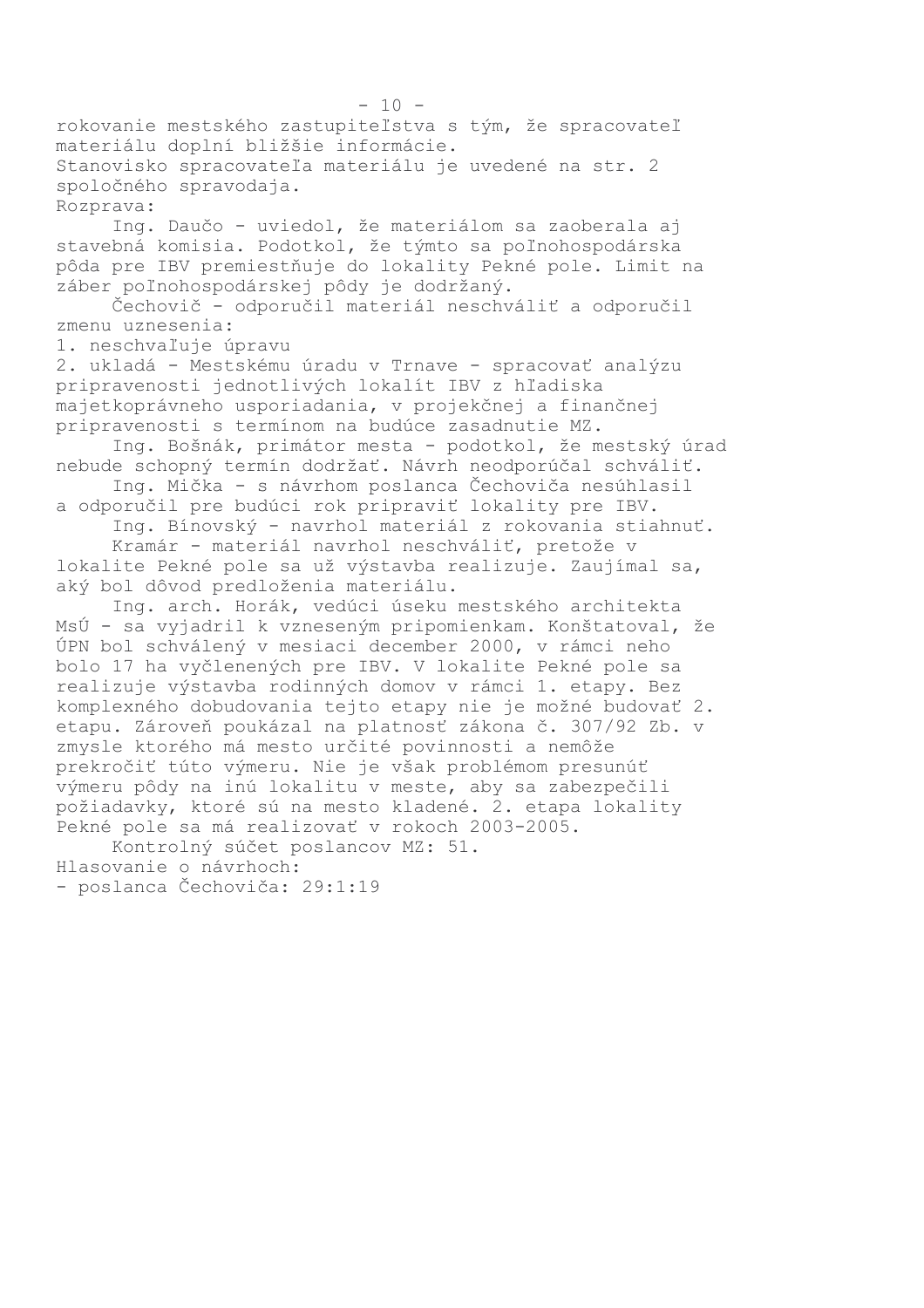$-11 -$ - poslanca Ing. Bínovského: 24:9:15. Hlasovaním (37:2:6) bolo prijaté uznesenie MZ č. 497, v ktorom bol zapracovaný návrh poslanca Čechoviča.

#### Materiál č. 4. - Majetkové záležitosti

Spravodajca MR: p. Eduard Čechovič

### č. 4.1 - Vyhodnotenie 1-kolového ponukového konania na predaj bytov

Mestská rada hlasovaním odporučila materiál na rokovanie mestského zastupiteľstva bez pripomienok. V rámci rozpravy na zasadnutí mestského zastupiteľstva neodzneli pripomienky k materiálu.

Kontrolný súčet poslancov MZ: 48. Hlasovaním (48:0:0) bolo prijaté uznesenie MZ č. 498.

### č. 4.2 - Vyhodnotenie 1-kolového ponukového konania na predaj garáží

---------------------------

Mestská rada hlasovaním odporučila materiál na rokovanie mestského zastupiteľstva bez pripomienok. Rozprava:

Ing. Beňo - vzhľadom na fakty, ktoré sú uvedené v dôvodovej správe, že garáž č. 1 bola bez záujmu, navrhol manželov Rozkydalovcov presunúť na 1/2 garáže č. 1 za cenu  $82.100 - Sk.$ 

Pretože menovaní splnili podmienky ponukového konania, prejavili záujem o kúpu garáže, avšak skončili v poradí na 2. mieste.

Ing Klokner - konštatoval, že návrh predstavuje veľký zásah do materiálu, pretože postup pri odpredaji garáží satanovuje zákon č. 182. S návrhom nesúhlasil.

Ing. Krajčovič, riaditeľ SMM Trnava - odporučil dať možnosť manželom Rozkydalovcom na účasť vo výberovom konaní.

Ing. Bošnák, primátor mesta - podotkol, že sa jedná o odpredaj majetku mesta, kde platia určité pravidlá.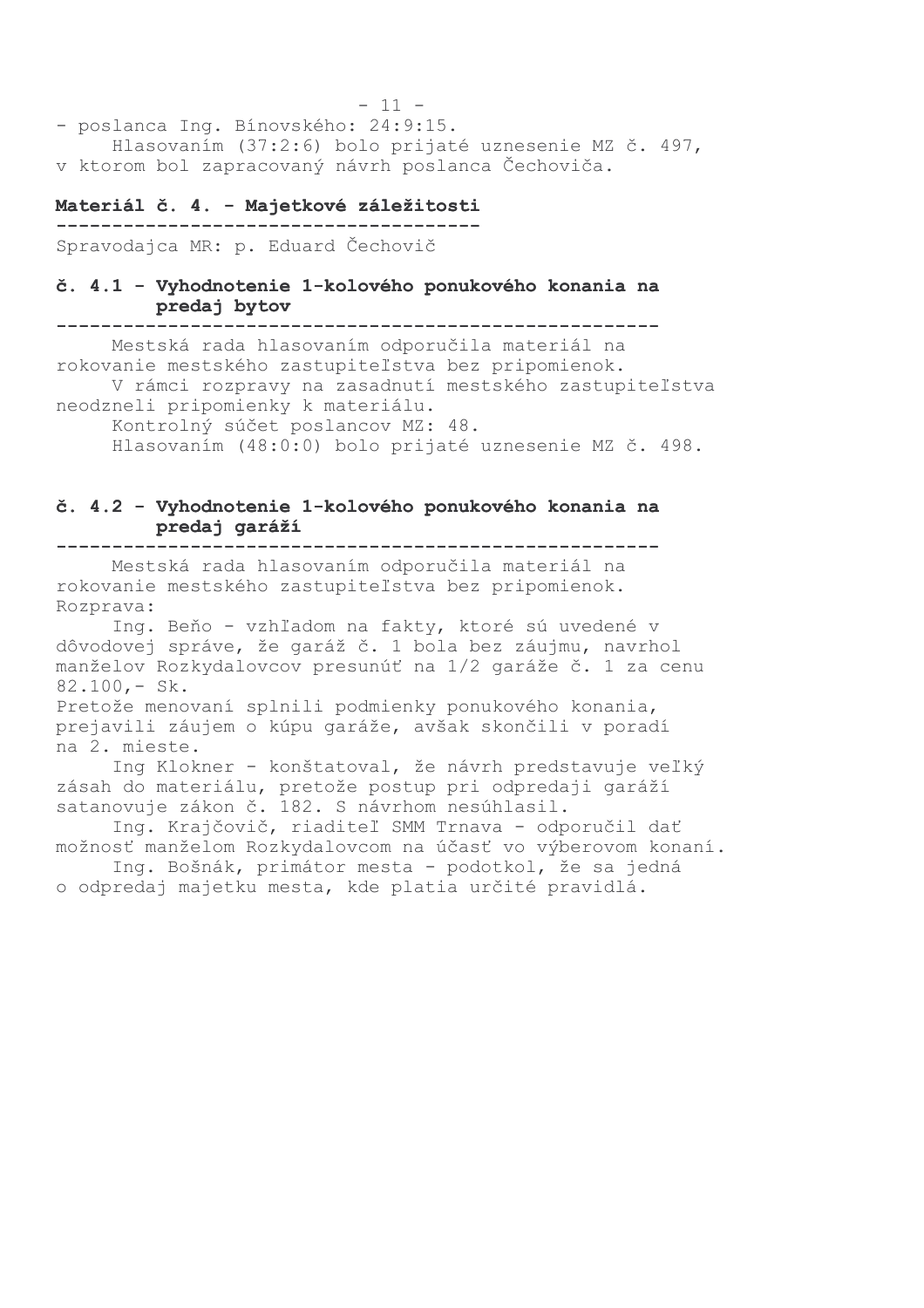PhDr. Bérešová, PhD. - odporučila vypísať nové ponukové konanie, s možnosťou prihlásenia sa všetkých. Čechovič - konštatoval, že žiadosť mala byť doručená na majetkovú komisiu a nie poslancovi. Podotkol, že postup odpredaja garáží bol jasne stanovený. Kontrolný súčet poslancov MZ: 46. Hlasovanie o návrhu: - Ing. Beňa: 3:12:29. Hlasovaním (34:4:7) bolo prijaté uznesenie MZ č. 499.

#### č. 4.3 - Zaradenie majetku mesta do ponukového konania

Mestská rada hlasovaním odporučila materiál na rokovanie mestského zastupiteľstva bez pripomienok. Rozprava:

Ing. Klokner - ako pracovník SMM Trnava navrhol z technických príčin vypustiť z uznesenia bod a), pretože k dnešnému dňu nie je byt právne úplne voľný.

Ing. Beňo - upozornil na nezrovnalosti v cene a výmere v predchádzajúcom materiáli. Zaujímal sa, ako je možné, aby bol predložený materiál na rokovanie, ktorý nie je v poriadku.

Kontrolný súčet poslancov MZ: 46.

Hlasovaním (42:0:3) bolo prijaté uznesenie MZ č. 500, z ktorého bol vypustený bod a).

#### č. 4.4 - Súhlas s nadstavbou bytových domov

Mestská rada hlasovaním odporučila materiál na rokovanie mestského zastupiteľstva bez pripomienok. Rozprava:

Ing. Englich - odporučil súhlas dať len na objekt Hospodárska 22-24 a to konkrétne za 5 bytov, ktoré sú vo vlastníctve mesta. Pretože v uplynulom období sa dával súhlas na nadstavbu osobitne pre každý obytný dom.

Čechovič - uviedol, že mesto nebude brániť nadstavbe za svoje byty. Vzhľadom k tomu, že sa jedná o uznesenie,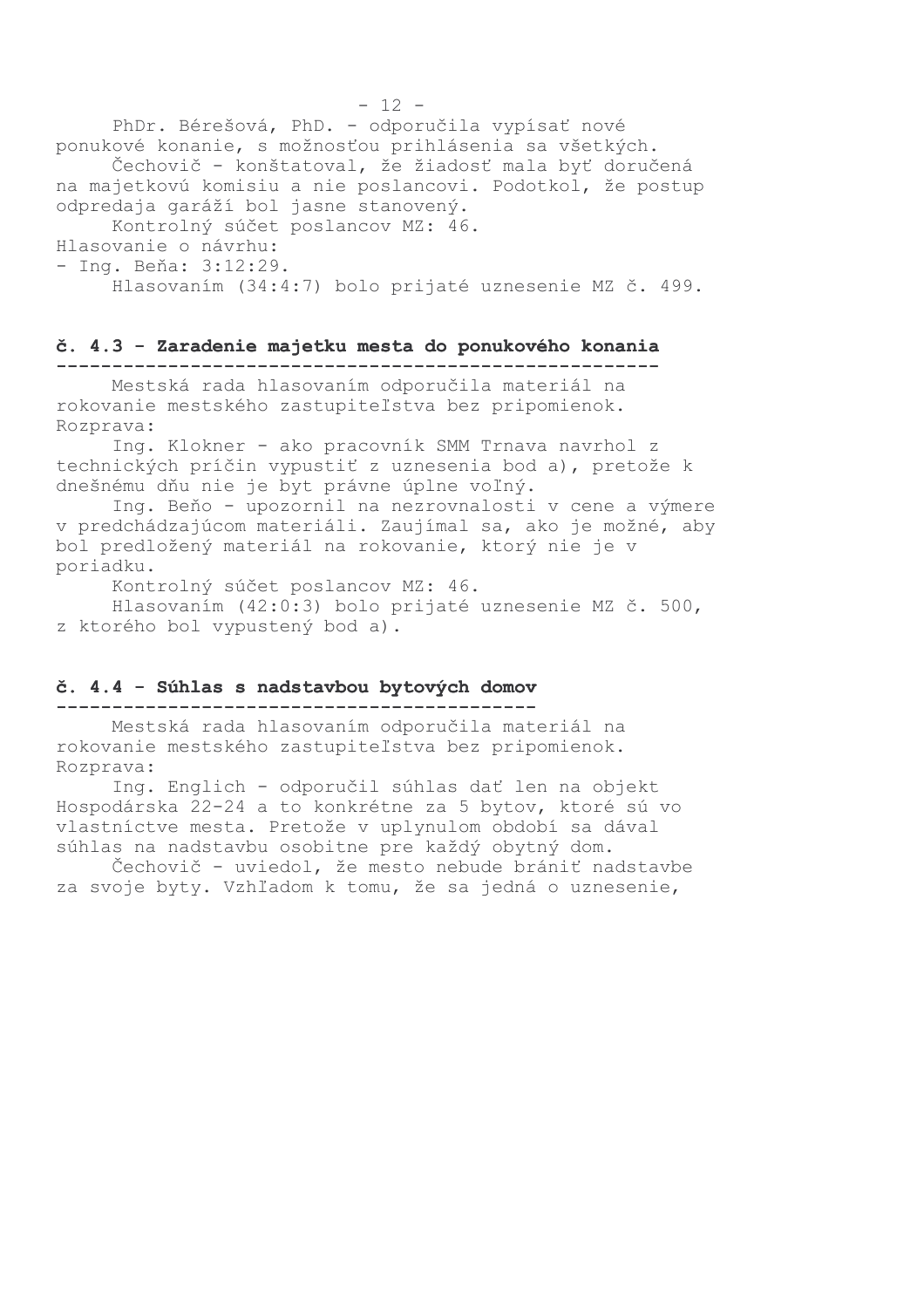$-13$ ktoré sa bude týkať všetkých bytov, neodporúčal v ňom zmeny, iba ak doplnok textu ... vlastníkom menej ako 20% bytov... Odporučil však do pozornosti sociálne byty. Kontrolný súčet poslancov MZ: 48. Hlasovanie o návrhu: - poslanca Čechoviča: 43:1:2. Hlasovaním (46:0:1) bolo prijaté uznesenie MZ č. 501.

#### č. 4.5 - Odstúpenie od zmluvy o budúcej zmluve - pozemok na Markovičovej ul.

Mestská rada hlasovaním odporučila materiál na rokovanie mestského zastupiteľstva bez pripomienok. V rámci rozpravy na zasadnutí mestského zastupiteľstva pripomienky k materiálu neodzneli. Hlasovaním (36:0:0) bolo prijaté uznesenie MZ č. 502.

### č. 4.6a - Informácia o nerealizovaných odpredajoch bytov v rámci "legalizácie bytov"

----------------------------

Mestská rada hlasovaním odporučila materiál na rokovanie mestského zastupiteľstva bez pozmeňovacích návrhov.

Rozprava:

Ing. Klokner - bod 2) uznesenia odporučil zrušiť. Inq. Bošnák, primátor mesta - navrhol bod 2) ponechať, avšak upraviť termín ...25.9.2001...

Čechovič - odporučil úpravu textu v bode 2) uznesenia nasledovne ... pri vysporiadaní neoprávnene obsadených bytov...

Hlasovaním (44:0:3) bolo prijaté uznesenie MZ č. 503, v ktorom bol upravený text a termín v bode 2.

#### č. 4.6b - Predaj bytu v zmysle postupu "Nakladania s bytmi vo vlastníctve mesta Trnava" - legalizácia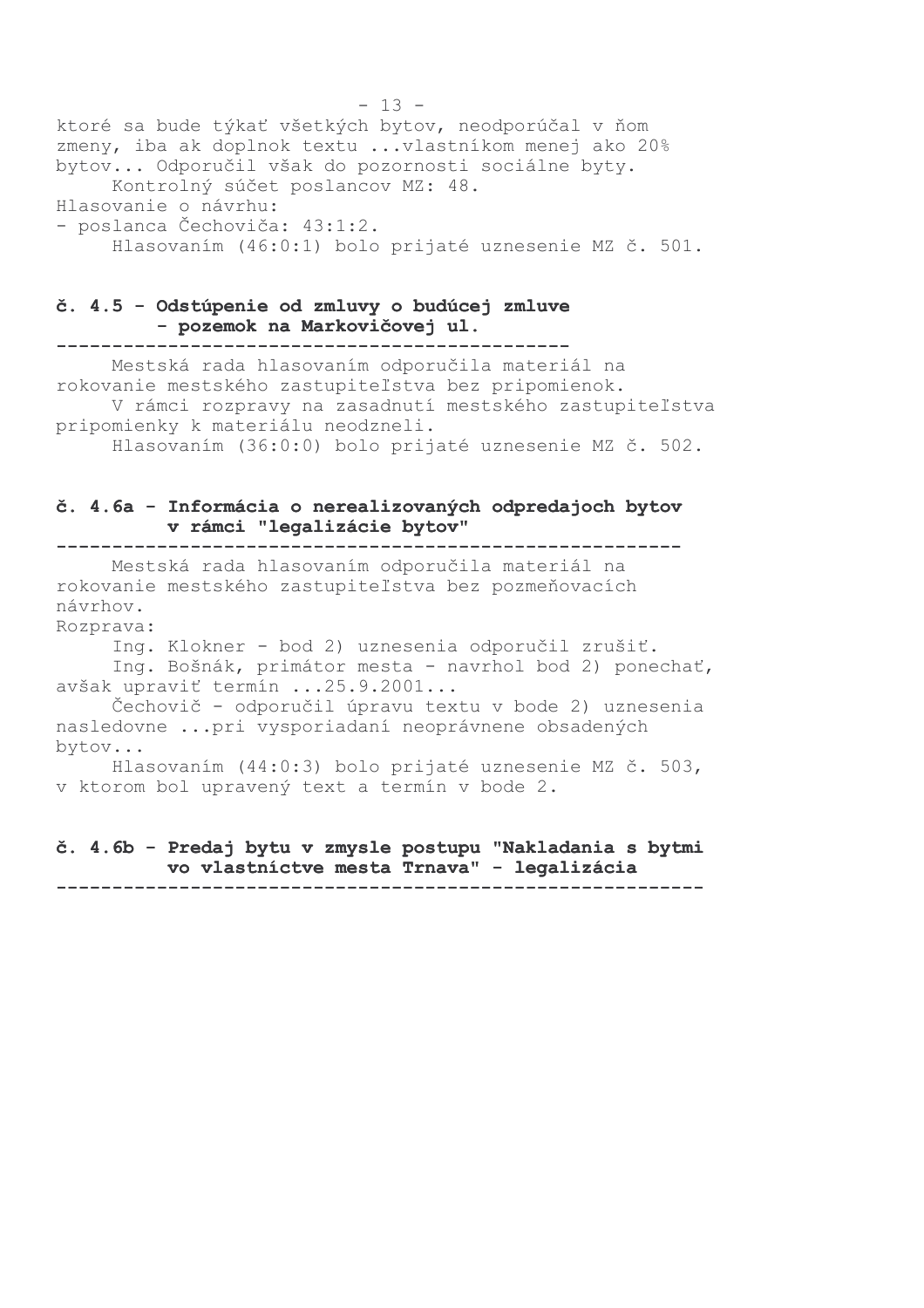Mestská rada hlasovaním odporučila materiál na rokovanie mestského zastupiteľstva s tým, aby spracovateľ materiálu preveril, či je v cene bytu zahrnutý i pozemok. Stanovisko spracovateľa je uvedené na str. 3 spoločného spravodaja. Rozprava: Čechovič - konštatoval, že v stanovisku spracovateľa materiálu sú dve alternatívy. Odporučil alternatívu a. (Neskôr svoj návrh stiahol.) Ing. Bošnák, primátor mesta - navrhol alternatívu b., aby bol dodržaný postup, aký bol uplatnený pri ostatných prípadoch. Ing. Klokner - uviedol, že celý problém sa mu javí ako politické rozhodnutie. Zároveň poukázal, že v ďalšom materiáli sa odpredávajú pozemky za 250,- Sk. Ing. Bošnák, primátor mesta - podotkol, že ďalší materiál rieši riadnych nájomcov bytov a tento prípad rieši neoprávnene obsadený byt. Kontrolný súčet poslancov MZ: 49. Hlasovanie o návrhu: - primátora mesta, s ktorým sa stotožnil Ing. Klokner:  $43:0:5$ . Hlasovaním (45:0:2) bolo prijaté uznesenie MZ č. 504, z ktorého bol vypustený bod 2).

### č. 4.7 - Predaj pozemkov vo vlastníctve mesta Trnava pod garážami v lokalite Hodžova ul. - Hospodárska ul., J. Bottu a v lokalite ul. T. Vansovej - Mierová ul.

Mestská rada hlasovaním odporučila materiál na rokovanie mestského zastupiteľstva bez pripomienok. V rámci rozpravy na zasadnutí mestského zastupiteľstva pripomienky neodzneli. Hlasovaním (50:0:0) bolo prijaté uznesenie MZ č. 505.

## č. 4.8 - Odpredaj podielov z mestského pozemku parc. č. 1504 v k.ú. Trnava vlastníkom bytov v bytovom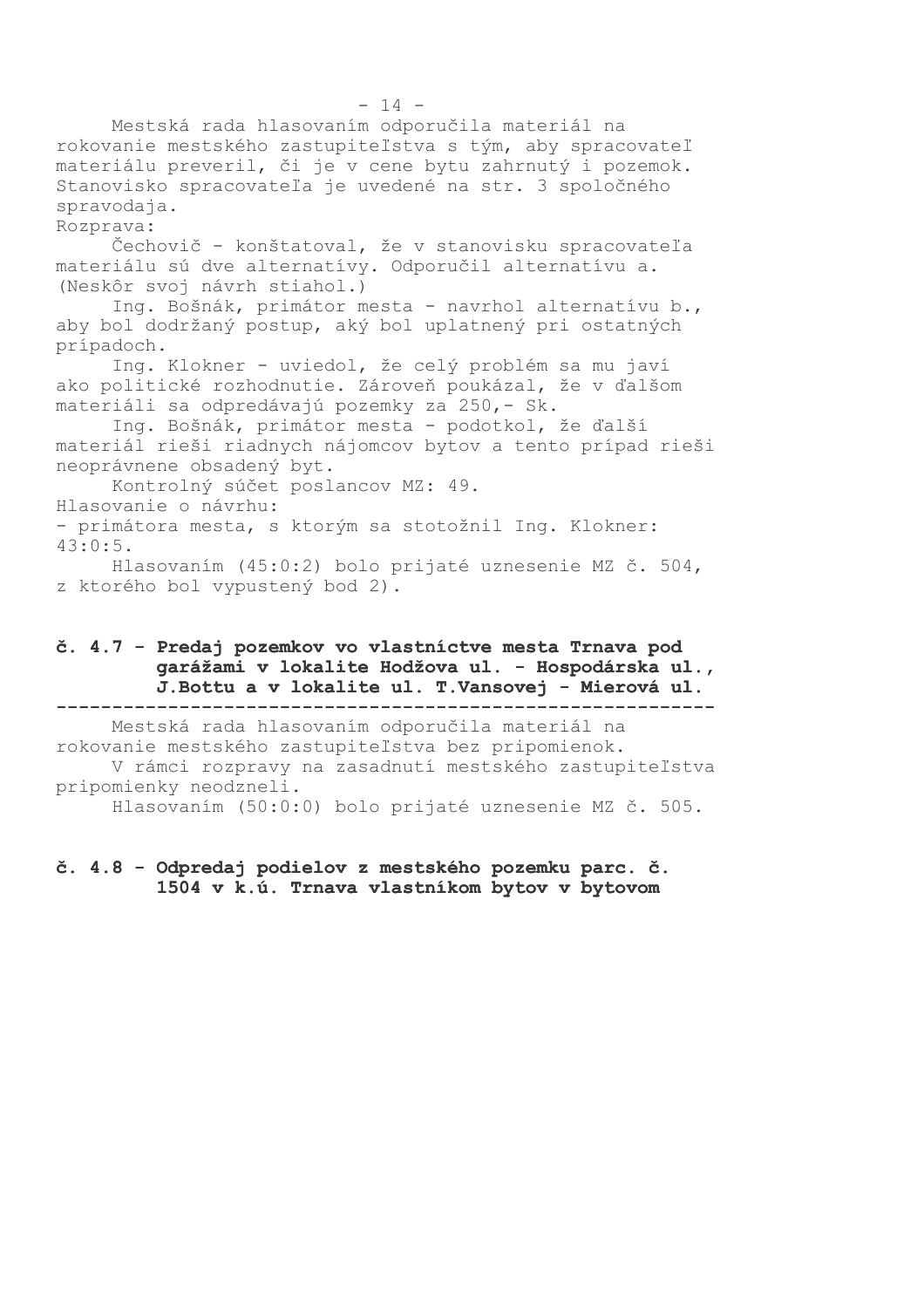#### $-15 -$

#### dome s.č. 2784 na ul. J. Bottu č. 1,3 v Trnave

Mestská rada hlasovaním odporučila materiál na rokovanie mestského zastupiteľstva bez pripomienok. V rámci rozpravy na zasadnutí mestského zastupiteľstva pripomienky neodzneli.

Hlasovaním (48:1:0) bolo prijaté uznesenie MZ č. 506.

## č. 4.9 - Odpredaj podielov z mestského pozemku parc. č. 6298 v k.ú. Trnava vlastníkom bytov v bytovom dome s.č. 2546 na Podjavorinskej ul. č. 22, 23, 24 v Trnave

Mestská rada hlasovaním odporučila materiál na

rokovanie mestského zastupiteľstva s úpravou návrhu uznesenia:

- v časti 1. Schvaľuje v bode v) za slovami "vlastníčke bytu" doplniť ...č. 29...

- v časti 1. Schvaľuje doplniť za bod "z" nový bod s textom:
	- ž) podielu 253/10000 do vlastníctva vlastníkovi bytu č. 15 Marcelovi Malinovi, nar. 14.11.1971, bytom Botanická 10, Trnava, za cenu 3.788,70 Sk. V rámci rozpravy na zasadnutí mestského zastupiteľstva

pripomienky neodzneli.

Hlasovaním (46:0:2) bolo prijaté uznesenie MZ č. 507, v ktorom boli zohľadnené odporúčania mestskej rady.

## č. 4.10 - Majetkoprávne usporiadanie pozemkov pod skládkou TKO v k.ú. Boleráz

Mestská rada hlasovaním odporučila materiál na rokovanie mestského zastupiteľstva bez pripomienok. V rámci rozpravy na zasadnutí mestského zastupiteľstva pripomienky neodzneli. Hlasovaním (46:0:0) bolo prijaté uznesenie MZ č. 508.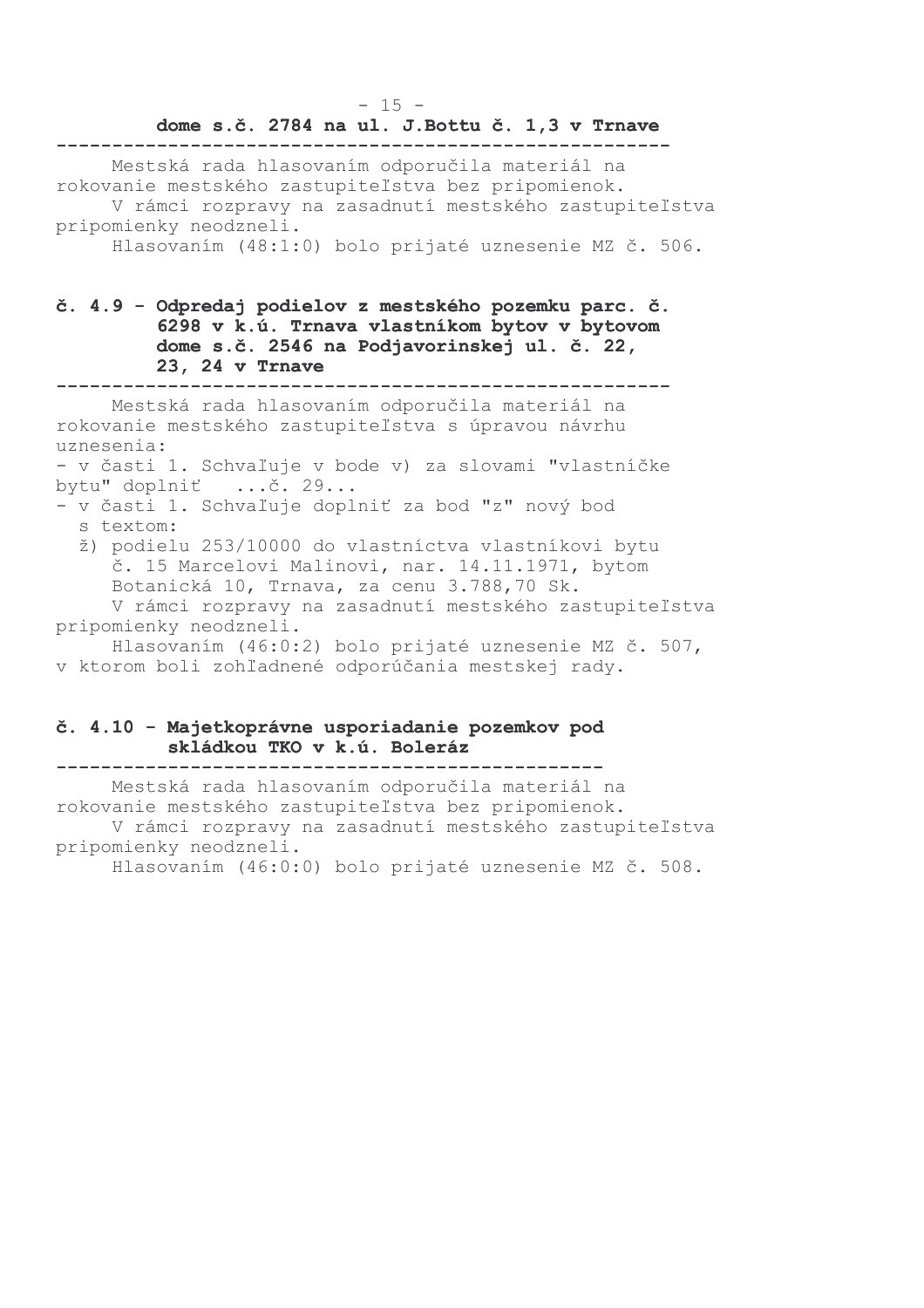$-16 -$ 

## č. 4.11 - Predaj spoluvlastníckeho podielu mesta Univerzite sv. Cyrila a Metoda v Trnave

Mestská rada hlasovaním odporučila materiál na rokovanie mestského zastupiteľstva s doplnením ...1, - Sk... do bodu 1b) návrhu uznesenia. Rozprava: Ing. Englich - odporučil do bodu 1a) uznesenia doplniť text ... aspoň 2x do týždňa... (Neskôr svoj návrh stiahol. Mgr. Rozložník - odporučil text upraviť ... minimálne 2xtýždenne... Kontrolný súčet poslancov MZ: 46. Hlasovanie o návrhu: - Mar. Rozložníka: 44:0:2. Hlasovaním (44:0:0) bolo prijaté uznesenie MZ č. 509.

#### č. 4.12 - Predaj pozemku na ul. K. Čulena v Trnave

Mestská rada hlasovaním odporučila materiál na rokovanie mestského zastupiteľstva bez pripomienok. V rámci rozpravy na zasadnutí mestského zastupiteľstva pripomienky neodzneli. Hlasovaním (45:0:0) bolo prijaté uznesenie MZ č. 510.

## č. 4.13 - Predaj pozemkov na Strmej ul. v Trnave

Mestská rada hlasovaním odporučila materiál na rokovanie mestského zastupiteľstva bez pripomienok. V rámci rozpravy na zasadnutí mestského zastupiteľstva pripomienky neodzneli. Hlasovaním (43:0:2) bolo prijaté uznesenie MZ č. 511.

## č. 4.14 - Návrh na riešenie nevymožiteľných pohľadávok podľa stavu k 31.12.2000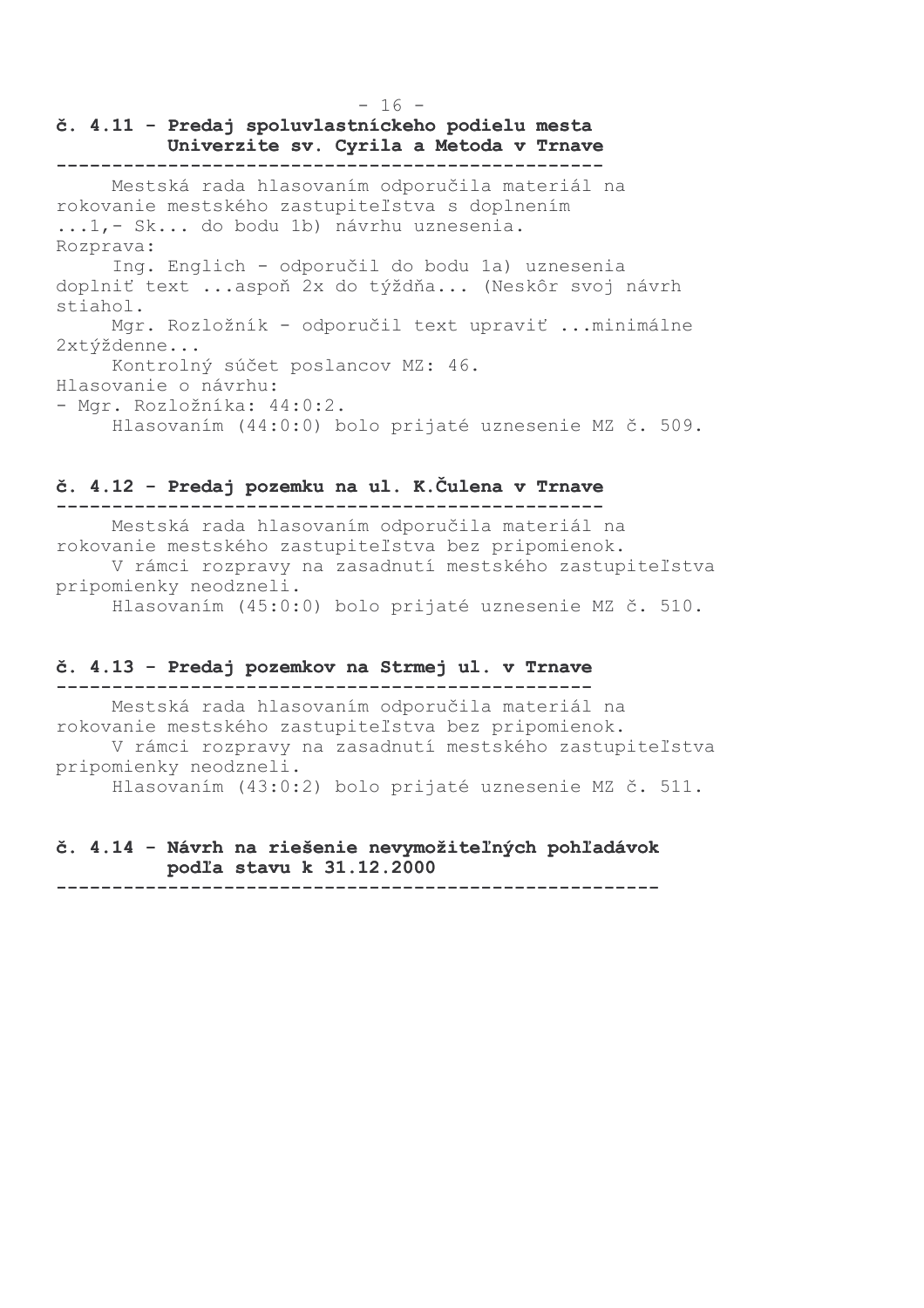Mestská rada hlasovaním odporučila materiál na rokovanie mestského zastupiteľstva s tým, že spracovateľ materiálu na str. 7 doplní adresu pána Rastislava Hustého. Zároveň odporučila do návrhu uznesenia doplniť záležitosť, aby dlžníci boli osobitne evidovaní v podsúvahe. Návrh spracovateľa v zmysle požiadavky mestskej rady: - na str. 17-4/14/5 oprava technickej chyby v spodnej časti strany ... Stavoúdržba.... - na str.  $17-4/14/7$ ...Hustý Rastislav, Trnava... - doplnoť ukladaciu časť návrhu uznesenia o text: 3. ukladá MsÚ a príspevkovým organizáciám b) viesť nevymožiteľné pohľadávky odpísané uznesením MZ č. ...... v podsúvahovej evidencii a naďalej zabezpečovať ich vymáhanie v súlade s platnou legislatívou. Kontrolný súčet poslancov MZ: 48. Hlasovanie o návrhoch: - mestskej rady: 44:1:1. V rámci rozpravy na zasadnutí mestského zastupiteľstva pripomienky neodzneli. Hlasovaním (45:0:2) bolo prijaté uznesenie MZ č. 512.

## Materiál č. 4.15 - Darovanie elektrickej prípojky TS 20 za Vajanského ulice na radnicu

V rámci rozpravy na zasadnutí mestského zastupiteľstva pripomienky neodzneli.

Hlasovaním (50:0:0) bolo prijaté uznesenie MZ č. 513.

Ing. Bošnák, primátor mesta informoval prítomných o uskutočnenom teroristickom útoku na dve budovy svetového centra (WTC) v Manhattane - New Yorku, budovu Pentagonu a zrútenie civilného lietadla neďaleko Pittsburgu o 15:45 hod. nášho času.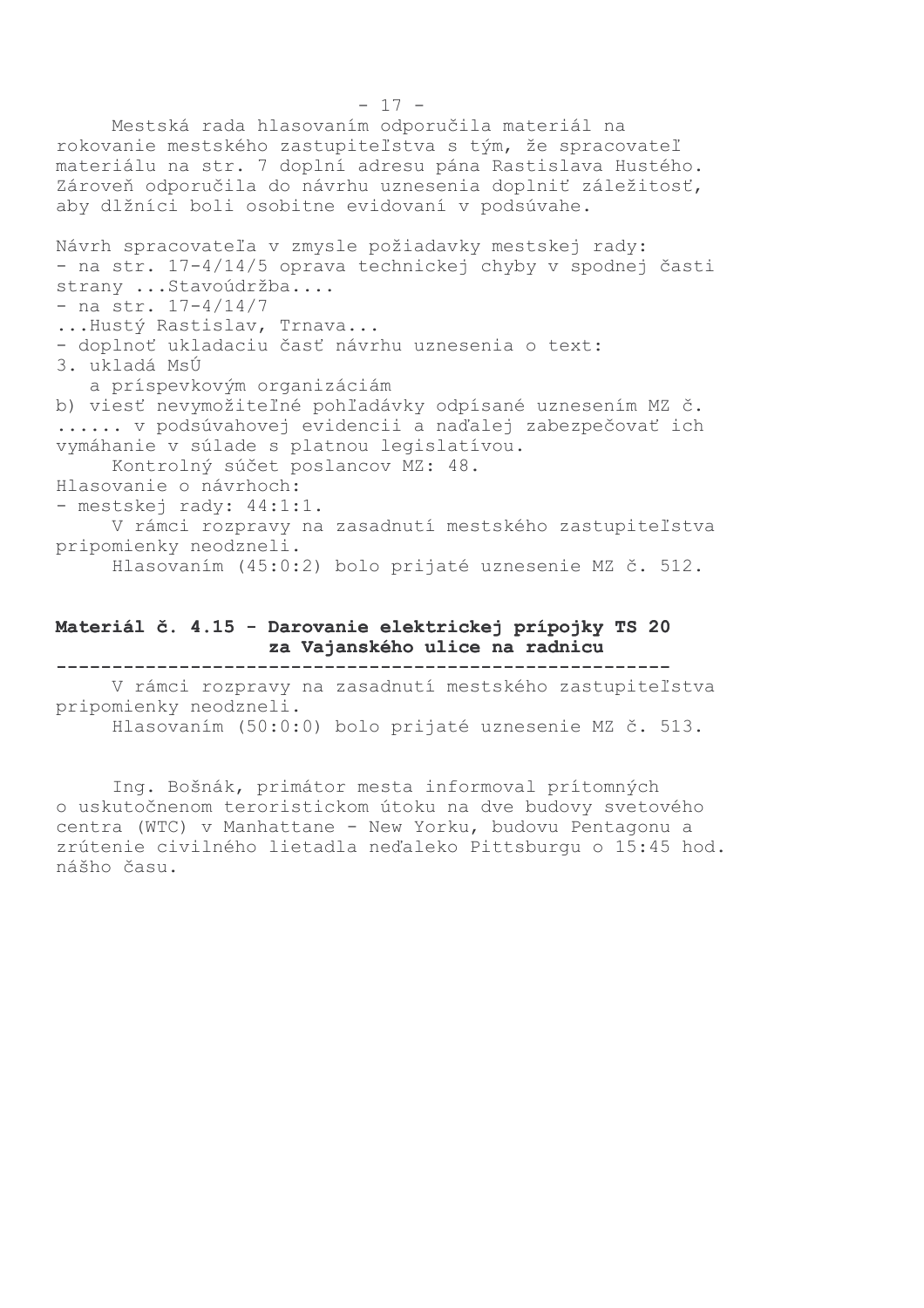#### $-18 -$

#### Materiál č. 5.1 - Predaj bytov -------------------------------

Spravodajca MR: p. Ján Žitňanský

Mestská rada hlasovaním odporučila materiál na rokovanie mestského zastupiteľstva bez pripomienok. Rozprava:

Ing. Englich - žiadal do návrhu uznesenia v bode 1. doplniť bod 1.23 - Ruší uznesenie MZ č. 404/2001 zo dňa 10.2.2001 v písm. a) schvaľovacej časti a 30) predaj 3-izbového bytu č. 55 na 8. NP o podlahovej ploche 61,17 m2 za cenu 41.773, - Sk Petrovi Marušincovi a manž. Andreou Marušincovou, rod. Pavlíkovou, bytom Trnava, Na hlinách č. 9.

Ako dôvod uviedol skutočnosť, že na bytovom referáte nechceli riešiť výmenu bytu, ak mu bol schválený už odpredaj.

Mgr. Rozložník - konštatoval, že kategória výmeny bytov s neplatičmi sa zrušila. Zaujímal sa, na základe akého právneho vzťahu SMM Trnava prijala uhradenie dlhu.

Ing. Krajčovič, riaditeľ SMM Trnava - podotkol, že pán Marušinec si našiel druhú stranu na výmenu a zaplatil za ňu dlh SMM Trnava. Žiadna dohoda nebola však uzatvorená, pokladničný blok bol vystavený na meno Marušinec.

Ing. Bošnák, primátor mesta - uviedol, že odstúpenie od zmluvy mesto berie na vedomie, avšak musí si pán Marušinec dať schváliť zámennú zmluvu.

RSDr. Brežák, ved. spoloč. úseku MsÚ - podotkol, že bytový referát dostal pokyn osobne od neho, pretože obidve rozhodnutia by boli v určitom čase protichodné. V opačnom prípade by mestský úrad musel žiadať notársku zápisnicu.

Kontrolný súčet poslancov MZ: 48.

Hlasovanie o návrhu:

- Ing. Englicha: 37:2:9.

Hlasovaním (46:0:2) bolo prijaté uznesenie MZ č. 324, v ktorom bol zapracovaný návrh poslanca Ing. Englicha.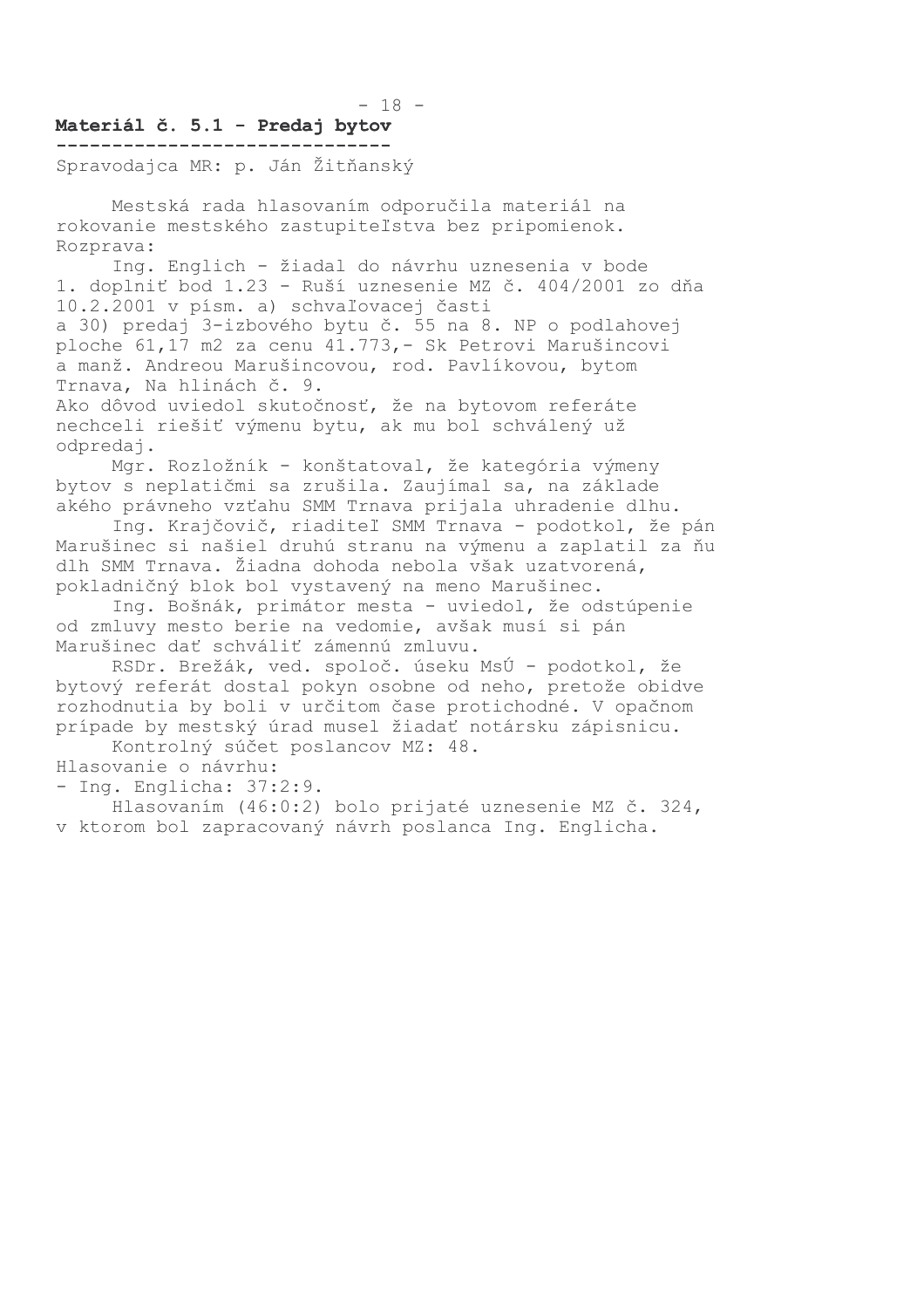## Materiál č. 5.2 - Predaj dvojgaráže na ul. Hospodárska  $\check{c}$ . 43-45

Mestská rada hlasovaním odporučila materiál na rokovanie mestského zastupiteľstva bez pripomienok. V rámci rozpravy na zasadnutí mestského zastupiteľstva neodzneli pripomienky k materiálu. Kontrolný súčet poslancov MZ: 49. Hlasovaním (47:0:0) bolo prijaté uznesenie MZ č. 515.

 $-19-$ 

#### Materiál č. 5.3 - Predaj dvojgaráží na ul. Hospodárska  $\check{c}$ . 40-42

Mestská rada hlasovaním odporučila materiál na rokovanie mestského zastupiteľstva bez pripomienok. V rámci rozpravy na zasadnutí mestského zastupiteľstva neodzneli pripomienky k materiálu. Kontrolný súčet poslancov MZ: 50. Hlasovaním (48:0:1) bolo prijaté uznesenie MZ č. 516.

## Materiál č. 5.4 - Návrh na výnimky z nakladania s bytmi vo vlastníctve mesta Trnava

Mestská rada hlasovaním odporučila materiál na rokovanie mestského zastupiteľstva bez pripomienok. V rámci rozpravy na zasadnutí mestského zastupiteľstva neodzneli pripomienky k materiálu. Kontrolný súčet poslancov MZ: 49. Hlasovaním (47:0:1) bolo prijaté uznesenie MZ č. 517.

Materiál č. 6.1 - Návrh na zriadenie Fondu Zdravé mesto a návrh jeho tvorby a použitia Spravodajca MR: MUDr. Božena Štegmanová

Mestská rada hlasovaním odporučila materiál na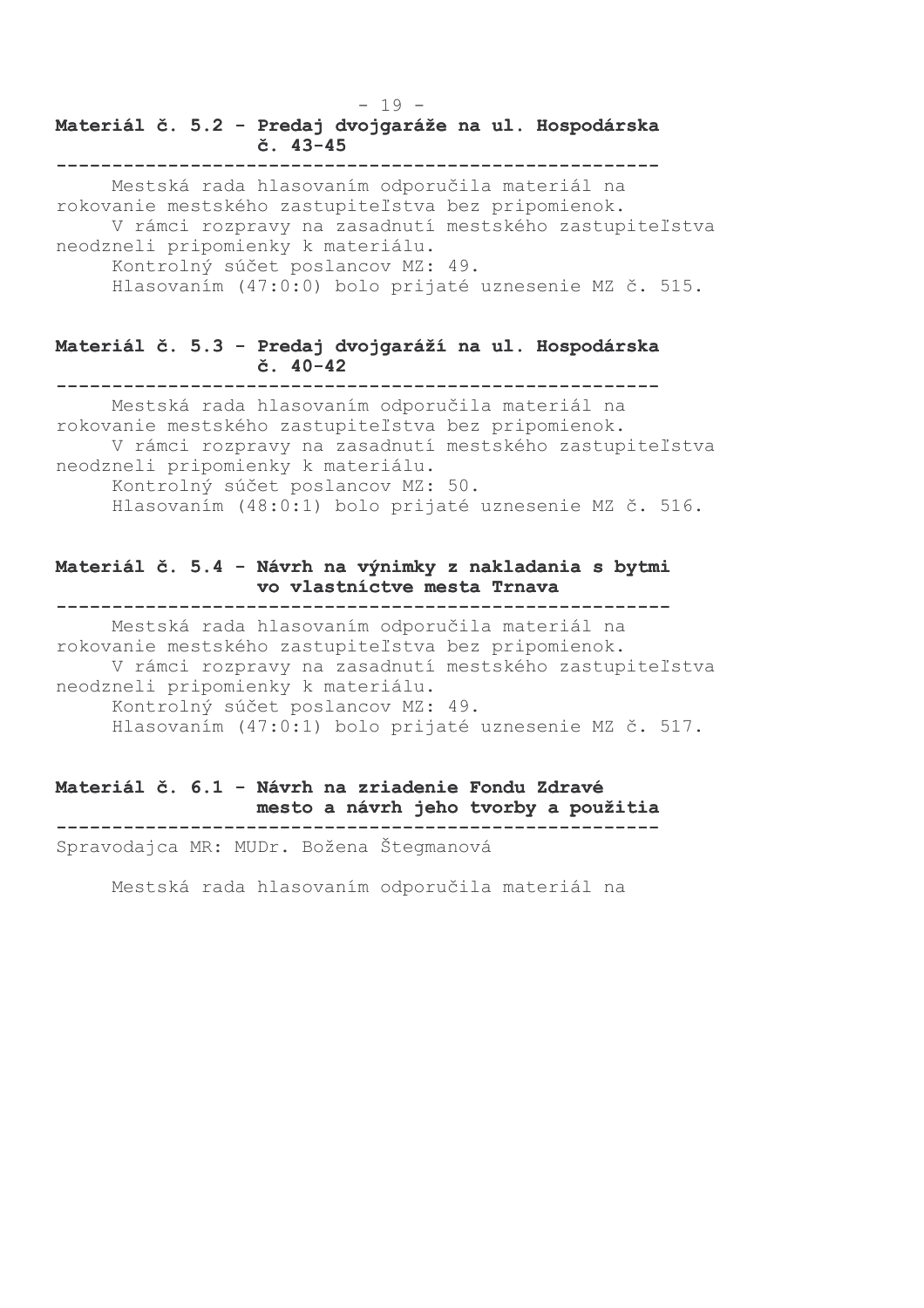rokovanie mestského zastupiteľstva bez pripomienok. V rámci rozpravy na zasadnutí mestského zastupiteľstva neodzneli pripomienky k materiálu. Kontrolný súčet poslancov MZ: 48. Hlasovaním (46:0:0) bolo prijaté uznesenie MZ č. 518.

## Materiál č. 7.1 - Návrh na poskytnutie dotácie na rok 2001 v rámci samostatnej rozpočtovej položky "Kultúra"

Spravodajca MR: Mgr. Zdenka Mešťánková

Mestská rada hlasovaním odporučila materiál na rokovanie mestského zastupiteľstva s návrhom na dotáciu vo výške ...25.000, - Sk... s tým, že Komisia kultúry MZ podá k návrhu svoje stanovisko. Stanovisko Komisie kultúry MZ tvorí prílohu spoločného spravodaja. V rámci rozpravy na zasadnutí mestského zastupiteľstva neodzneli pripomienky k materiálu. Kontrolný súčet poslancov MZ: 48. Hlasovaním (43:0:2) bolo prijaté odporúčanie mestskej rady.

Hlasovaním (44:0:0) bolo prijaté uznesenie MZ č. 519.

## Materiál č. 8.1 - Správa o uskutočnených metódach a postupoch verejného obstarávania v I. polroku  $2001...$

Spravodajca MR: Ing. Ivan Mička

Mestská rada hlasovaním odporučila materiál na rokovanie mestského zastupiteľstva bez pozmeňovacích návrhov. Stanovisko spracovateľa materiálu je uvedené na str. 6-7

spoločného spravodaja.

V rámci rozpravy na zasadnutí mestského zastupiteľstva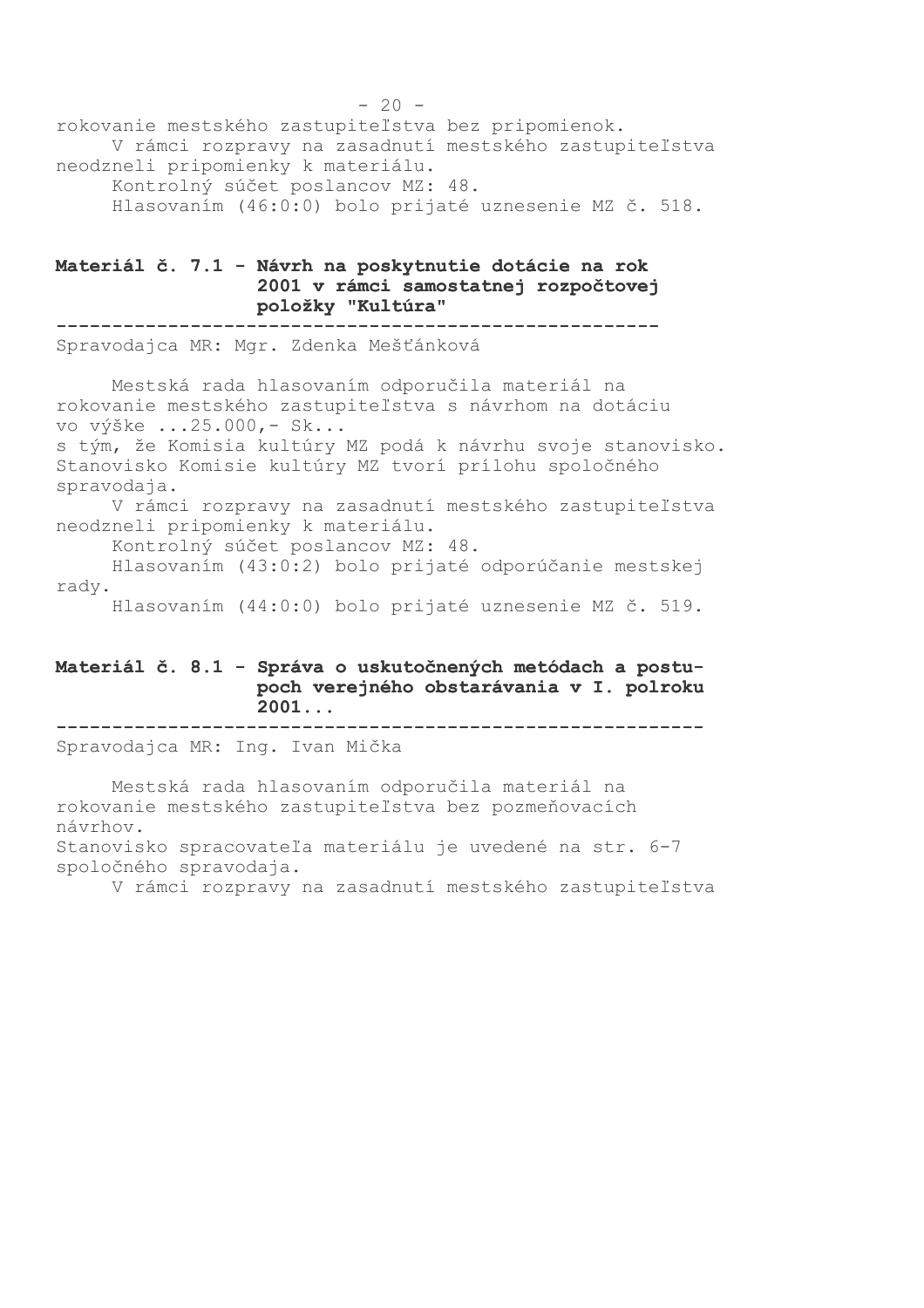$-21$ neodzneli pripomienky k materiálu. Kontrolný súčet poslancov MZ: 44. Hlasovaním (44:0:0) bolo prijaté uznesenie MZ č. 520.

## Materiál č. 9.1 - Návrh na zrušenie zmluvy o združení finančných prostriedkov na výstavbu technickej infraštruktúry pre 25 b.j. na ul. Bottova - Botanická...

Spravodajca MR: Ing. Vladimír Butko

Mestská rada hlasovaním odporučila materiál na rokovanie mestského zastupiteľstva s textom ... schvaľuje... v bode 2) návrhu uznesenia.

V rámci rozpravy na zasadnutí mestského zastupiteľstva neodzneli pripomienky k materiálu.

Kontrolný súčet poslancov MZ: 44.

Hlasovaním (44:0:0) bolo prijaté uznesenie MZ č. 521.

Inq. Bošnák, primátor mesta - odporučil doplniť termíny do uznesenia v bode b) do 25.9.2001 a v bode c) do 10 dní po podpise zmluvy.

#### Materiál č. 10.1 - Informatívna správa o účasti mesta Trnava v združeniach a spoločnostiach

Spravodajca MR: Ing. Peter Tomeček Za neprítomného Ing. Tomečka predložil spravodajskú správu Inq. Butko. Mestská rada hlasovaním odporučila materiál na rokovanie mestského zastupiteľstva bez pripomienok. V rámci rozpravy na zasadnutí mestského zastupiteľstva neodzneli pripomienky k materiálu. Kontrolný súčet poslancov MZ: 43. Hlasovaním (41:0:0) bolo prijaté uznesenie MZ č. 522.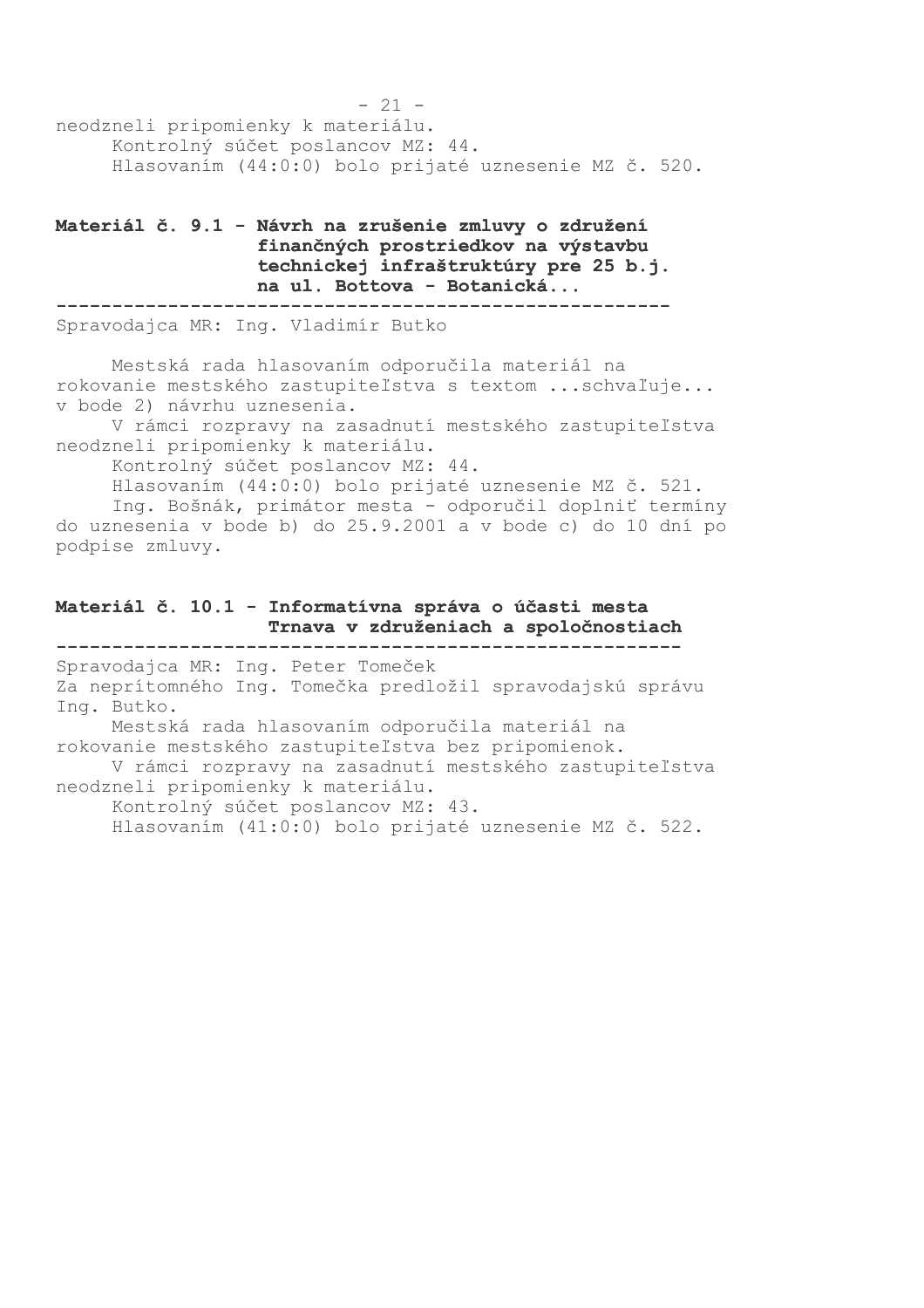## $-22 -$ Materiál č. 11.1 - Správa o činnosti Mestskej polície mesta Trnava za obdobie od 1.1.2001 do 30.6.2001

Spravodajca MR: Inq. Ľuboš Bínovský

Mestská rada hlasovaním odporučila materiál na rokovanie mestského zastupiteľstva bez pripomienok.

#### Materiál č. 11.2 - Štatistický prehľad kriminality, verejného poriadku a dopravnej nehodovosti v služobnom obvode OO PZ

Mestská rada hlasovaním odporučila materiál na rokovanie mestského zastupiteľstva bez pripomienok. Rozprava:

Ing. Šarvaic - uviedol, že obidve správy by bolo vhodné doplniť o informáciu, čo sa robí proti sprayerom v meste Trnava. Konštatoval, že to robia asi dve skupiny, čo sa dá rozlíšiť podľa toho spôsobu realizácie.

Mgr. Keleši, náčelník MsP - uviedol, že zistených bolo 5 páchateľov, škody boli vyčíslené, ale pretože sa jednalo o maloleté osoby, ďalej sa nepokračovalo. Podotkol, že napr. v meste Břeclav to riešia prostredníctvom samosudcu. U nás to však po stránke legislatívnej nie je možné. Mestská polícia má zdokumentované značky, podpisy.

Ing. Bošnák, primátor mesta - podotkol, že vo vyšetrovaní je len jedna dospelá skupina. Potrebné je však rozhodnutie orgánov činných v trestnom konaní.

Hlasovaním (45:0:0) bolo prijaté uznesenie MZ č. 523 k materiálom pod bodom č. 11.

## Materiál č. 12.1 - Návrh na opätovné zvolenie prísediacich pre Krajský súd v Trnave

-----------------------------------------------------------

Spravodajca MR: Mgr. Milan Urbanovský Za neprítomného Urbanovského predložila spravodajskú správu Mqr. Mešťánková.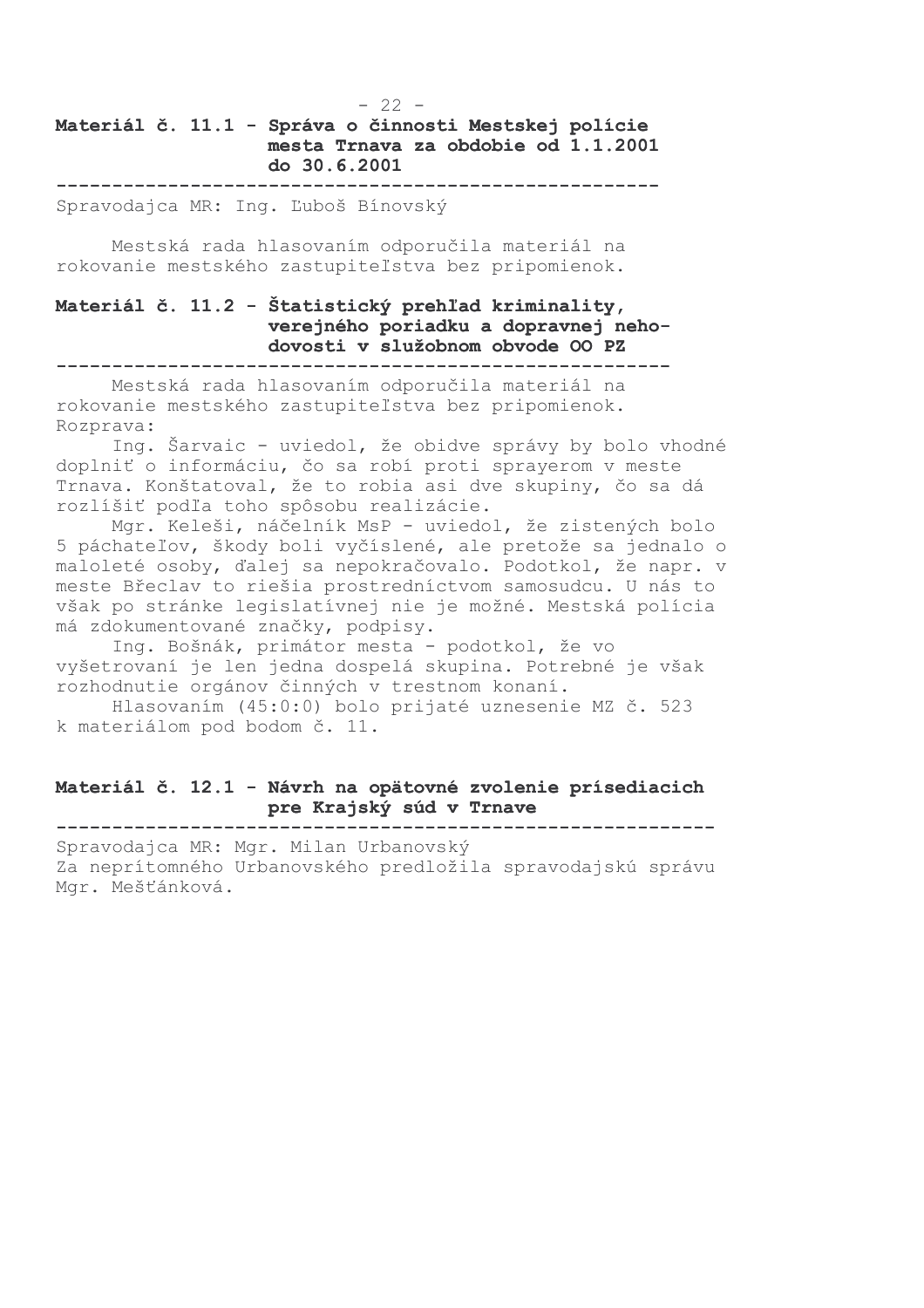Mestská rada hlasovaním odporučila materiál na rokovanie mestského zastupiteľstva bez pripomienok. V rámci rozpravy na zasadnutí mestského zastupiteľstva neodzneli pripomienky k materiálu. Kontrolný súčet poslancov MZ: 45. Hlasovaním (43:0:1) bolo prijaté uznesenie MZ č. 524.

## Materiál č. 13.1 - Úprava uznesenia mestského zastupiteľstva č. 459/2001 k financovaniu rekonštrukcie chladenia ZŠ

Spravodajca MR: p. Jozef Ondrejička

Mestská rada hlasovaním odporučila materiál na rokovanie mestského zastupiteľstva bez pripomienok. V rámci rozpravy na zasadnutí mestského zastupiteľstva neodzneli pripomienky k materiálu. Kontrolný súčet poslancov MZ: 46. Hlasovaním (44:1:0) bolo prijaté uznesenie MZ č. 525.

Materiál č. 14.1 - Informatívna správa o priebehu prerušenia dodávok TÚV do objektov spravovaných Prvou trnavskou správcovskou spoločnosťou spo. s r.o. Správa o príprave na vykurovaciu zimnú sezónu -------------------

------------------------Spravodajca MR: p. Eduard Čechovič

Mestská rada hlasovaním odporučila materiál na rokovanie mestského zastupiteľstva s vypustením časti textu - "vedenia mesta" - v bode 2) návrhu uznesenia. Závery z rokovania, ktoré sa uskutočnilo dňa 6.9.2001 poslanci MZ obdržali pri prezentácii.

Čechovič - uviedol, že v mene primátora mesta, ktorý bol na liečení pozval na SMM Trnava aj Ing. Zapletalovú, ktorá sa týmto problémom zaoberá. V záujme mesta nie je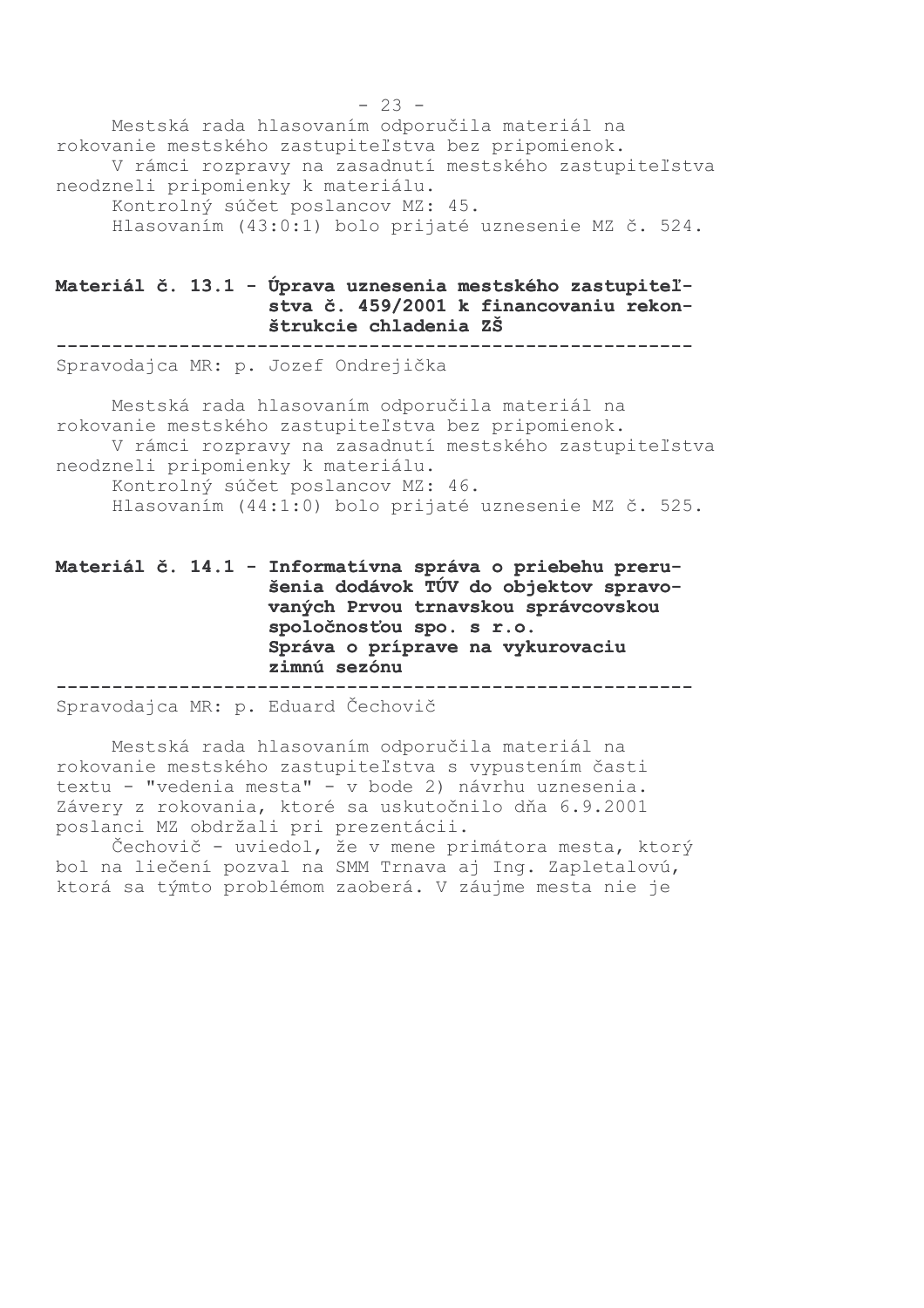ublíženie občanom, ale je záujem vymáhať si nedoplatky a chrániť záujmy mesta. Informoval prítomných o uskutočnenom rokovaní dňa 6.9.2001, na ktorom bol primátorom mesta predložený návrh dohody s tým, že výška pohľadávok bude vzájomne odsúhlasená. Primátor mesta súhlasil s pripojením obytných domov na dodávku TÚV, hoci zatiaľ nie sú finančné nedoplatky vyrovnané.

Hoci sa hladina upokojila, poslanci by mali o tomto probléme vedieť, že správca bytov PTSS sa z dôvodu právnej anarchie snaží dostať mesto o finančné prostriedky.

Ing. Bošnák, primátor mesta - uviedol, že zo spoločného rokovania s PTSS má veľmi zmiešané pocity. Správca bytov PTSS dokonca pred vlastníkmi bytov prehlásil, že nepožiadal o štátnu dotáciu v roku 1998-1999, čo mu ukladá zákon. Faktúry uhrádzal len čiastočne, niektorým vlastníkom bytov vrátil preplatky za dodávku, takže spotrebu mali nulovú. Mesto k týmto opatreniam pristúpilo až po výzvach a urgenciách. Správca sa však ďalej správa veľmi neštandartne.

Mgr. Mešťánková - vystúpila ako vlastníčka bytu, ktorej PTSS byt spravuje i ako predsedníčka VMČ. Podotkla, že na danom sídlisku je veľa starých ľudí a ich právne vedomie nie je na požadovanej úrovni. PTSS si za správcu vybrali i preto, že ponúkla nižšie ceny za spravovanie. Konštatovala, že ľudia museli 8 týždňov si toto vytrpieť. Poďakovala primátorovi mesta, že okrem zdravého rozumu mal i srdce a hľadal riešenie.

Čechovič - uviedol, že celý postup bol odonzultovaný s primátorom mesta i počas liečenia. SMM Trnava postupovala v zmysle svojho práva i svojich povinností. Odporučil, aby mestskému zastupiteľstvu bola predložená správa o plnení dohôd.

Ing. Englich - konštatoval, že v tomto prípade si z toho, kto riadne platil, teda občana urobilo mesto rukojemníka. Podotkol, že môže sa stať, že príde k zastaveniu dodávky do škôl, úradov, avšak nemôžeme prerušiť dodávku TÚV do domácností. Návrh uznesenia sa mu zdal voči občanom veľmi tvrdý. V prípade, že to mesto urobí, tak on bude ako prvý na radnici a zmobilizuje ľudí. Pretože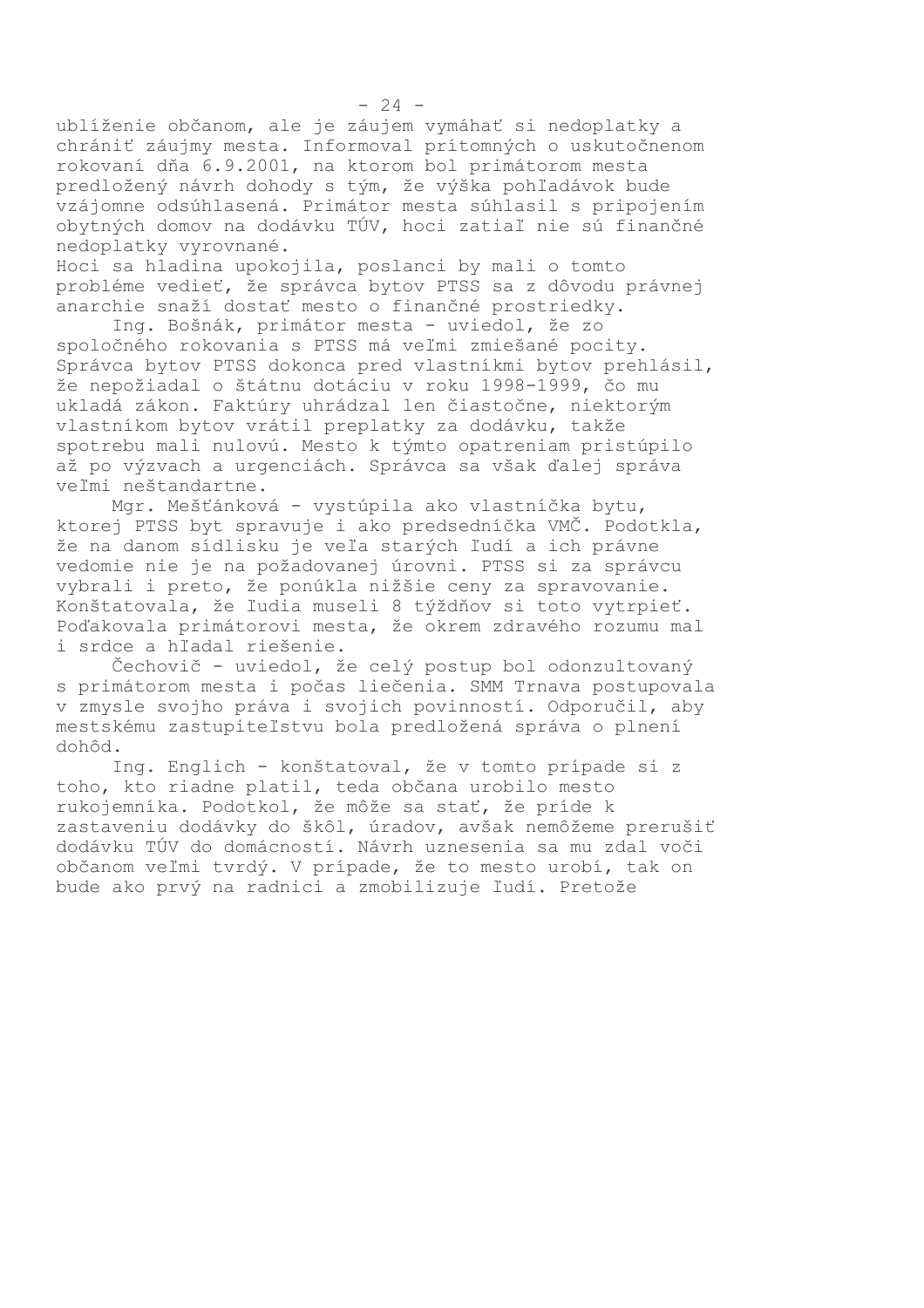poslanec zastupuje občanov a chráni ich záujmy. Odporučil preto nasledovnú úpravu uznesenia:

- bod 1) ponechať

- bod 2) vynechať

- bod 3) a - doplniť na začiatok ... na základe súdneho rozhodnutia...

b - po vzájomnom uznaní záväzkov do 30.11.2001 a po odstúpení od zmluvy s PTSS uzatvorí SMM Trnava zmluvy priamo so spoločenstvom vlastníkov bytov. Zostávajúce podlžnosti si bude SMM Trnava riešiť s PTSS.

c - termín upraviť na ...v plánovanom termíne odstávky výmenníkových staníc v roku 2002 - leto d- ponechať.

Ing. Bošnák, primátor mesta - žiadal poslancov MZ o predloženie riešenia, z čoho sa to zaplatí, ak príde k odstaveniu celého mesta.

Zároveň sa vyjadril k návrhu úpravy uznesenia poslanca Ing. Englicha. Uviedol, že zvolenie si správy bytov je čisto v kompetencii vlastníkov bytov. Ak sa majú zastupovať občania, tak v tomto prípade je to 1000 občanov a hradí sa to z prostriedkov ďalších 69.000 občanov. Odpojenie z dodávky TÚV bolo menším zlom, avšak dlh voči SMM Trnava predstavuje cca 5 mil. Sk, ktorý však neustále narastá. SMM Trnava dostala zákaz prijať spravovanie predmetných bytov, pretože PTSS túto záležitosť zdôvodnila tým, že SMM Trnava sa ich snaží zlikvidovať. PTSS však zneužívala peniaze vlastníkov bytov, na aké účely však nie je známe. Poslanci sú zodpovední za majetok mesta a musia sa k tomu postaviť.

Ing. Englich - podotkol, že podal návrh na neschválenie postupu, pretože to mal byť až posledný krok. Mesto v tomto prípade obišlo občana. Zároveň poukázal na odpis nevymožiteľných pohľadávok.

MUDr. Caudt - podotkol, že iniciatíva musí vzniknúť na strane občana. Žiadal informáciu, či došlo k porušeniu zmluvy. Odmietol však podporovať súkromnú spoločnosť, ktorá využíva finančné prostriedky občanov. Tých ľudi, ktorý s nejakým právnym vedomím získali od mesta byt. Právna rada však niečo stojí a každý si musí rozmyslieť, kde dá svoje peniaze.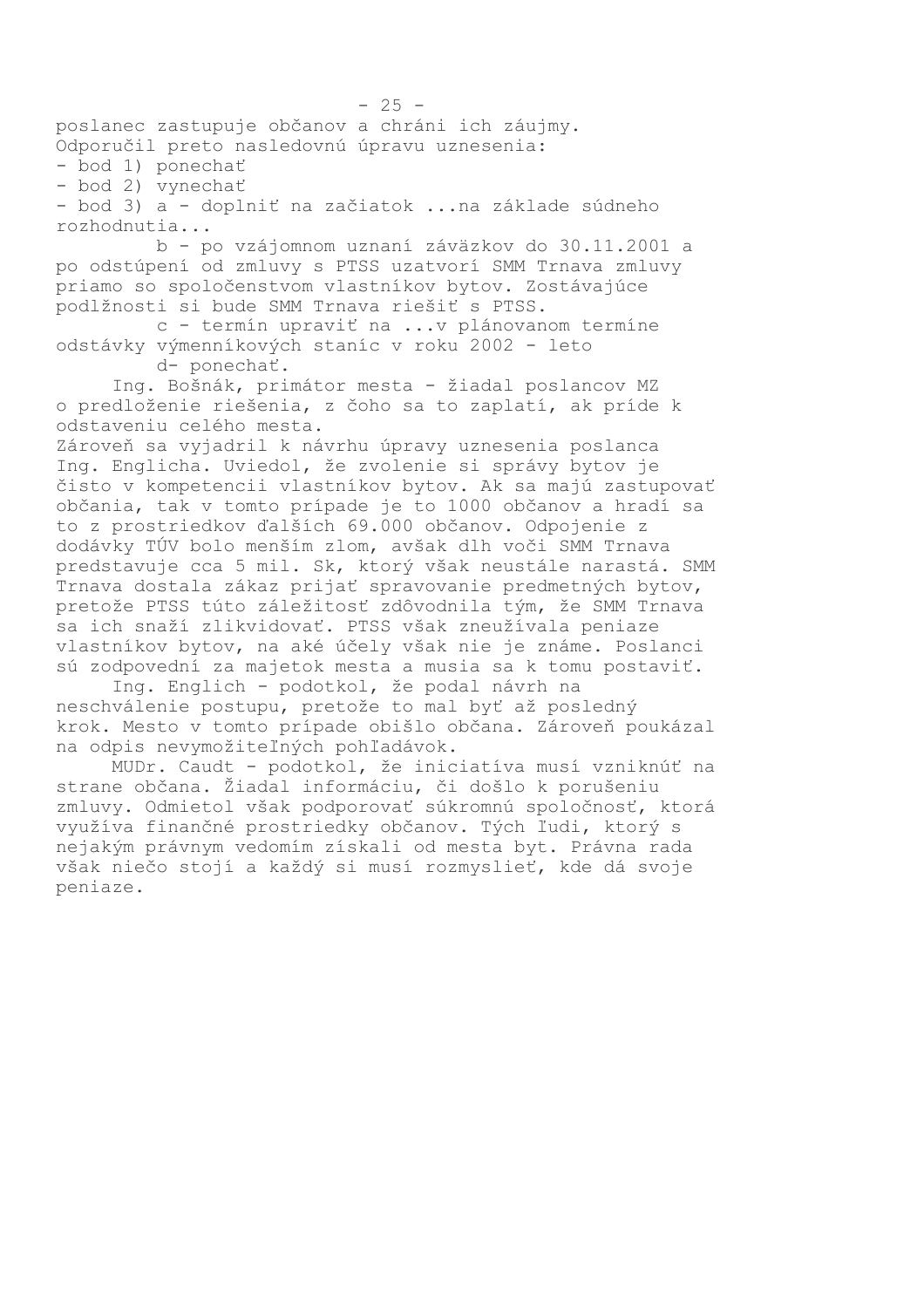MUDr. Štefániková - uviedla, že PTSS sa správala nekorektne. Zaujímala sa, akú možnosť ľudia majú, keď primátor mesta dal zákaz spravovania SMM Trnava.

Ing. Bošnák, primátor mesta - konštatoval, že SMM Trnava má uzatvorené zmluvy s ďalšími 80 správcovskými organizáciami a spoločenstvami vlastníkov. Pokiaľ sa bude plniť zmluva, mesto bude uvažovať o odpustení penálov. Návrh poslanca Englicha však neodporúčal prijať. Podotkol, že na tlačovej besede vyzve vlastníkov bytov, aby si kontrolovali nielen platby, ale i uhrádzanie platieb správcom.

Kontrolný súčet poslancov MZ: 49. Hlasovanie o návrhoch: - mestskej rady: 44:0:4 - Ing. Englicha:  $2:28:13$ . Hlasovaním (45:1:3) bolo prijaté uznesenie MZ č. 526,

v ktorom bol zapracovaný návrh mestskej rady a termín v bode b) upravený na 20.9.2001.

## Materiál č. 15.1 - Plnenie uznesení Mestského zastupiteľstva mesta Trnava, ktorých termín plnenia je do 25.8.2001

Spravodajca MR: Mgr. Štefan Zachar

Mestská rada hlasovaním odporučila materiál na rokovanie mestského zastupiteľstva s nasledovnými úpravami návrhu uznesenia:

```
- v bode 2) v písm. b) pri prvej hviezdičke oprava
súp. č. na ... 189...
```
- v bode 2) v písm. a) doplniť predlženie termínu uznesenia MZ č. 470/2001 do 30.9.2001. V rámci rozpravy na zasadnutí mestského zastupiteľstva

neodzneli pripomienky k materiálu.

Kontrolný súčet poslancov MZ: 41.

Hlasovaním (39:0:1) boli prijaté odporúčania mestskej rady.

Hlasovaním (40:1:0) bolo prijaté uznesenie MZ č. 498.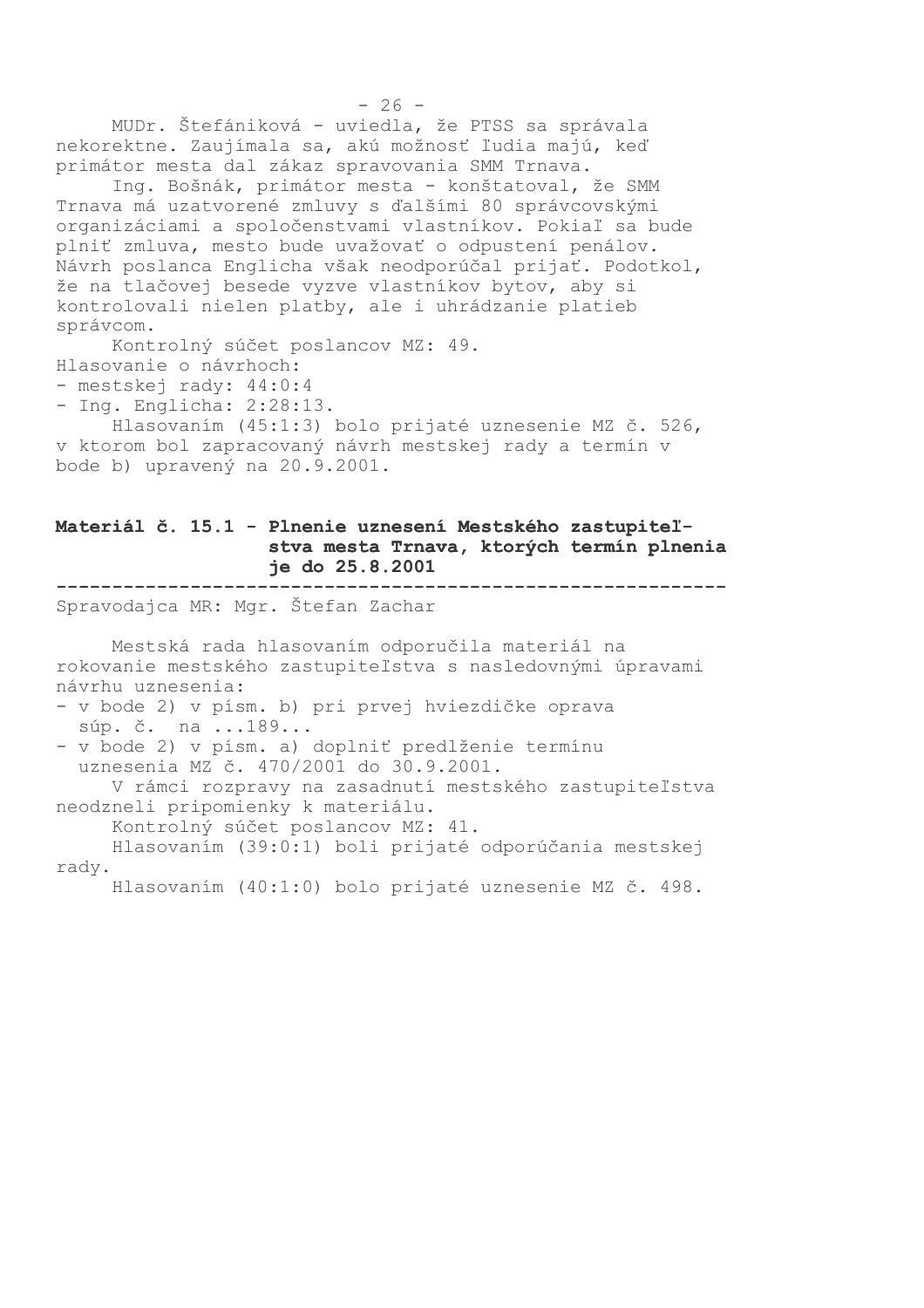Materiál č. 16.1 - Privatizácia zdravotníckeho zariadenia Fakultná nemocnica s poliklinikou Trnava - časť Obvodné zdravotné stredisko Mozartova ul. Trnava Spravodajca MR: Ing. Ivan Mička Mestská rada hlasovaním odporučila materiál na rokovanie mestského zastupiteľstva bez pozmeňovacích návrhov. Rozprava: Ing. Englich - konštatoval, že v materiáli chýbajú finančné náklady spojené s privatizáciou. Ing. Mička - uviedol, že s budovou nie sú spojené žiadne záväzky, bude sa však musieť riešiť technický stav objektu. Ing. Bošnák, primátor mesta - informoval prítomných, že sa rokovalo so zástupcami neštátneho zdravotníckeho zariadenia AESCULASP o prevode Polikliniky Družba. Pozmeňovacie návrhy k materiálu neodzneli. Kontrolný súčet poslancov MZ: 47. Hlasovaním (47:0:0) bolo prijaté uznesenie MZ č. 528.

Po prerokovaní všetkých písomných materiálov v zmysle schváleného programu nasledoval bod "rôzne".

# Rôzne:

-----------

#### Α.

Mestská rada hlasovaním odporučila predložiť mestskému zastupiteľstvu návrh na schválenie príspevku mesta Trnava vo výške 100.000,- Sk na výzvu SČK do vytvoreného fondu "Ľudia ľuďom" na zmiernenie škôd v mestách a obciach postihnutých povodňami. K danej záležitosti prijať nasledovné uznesenie: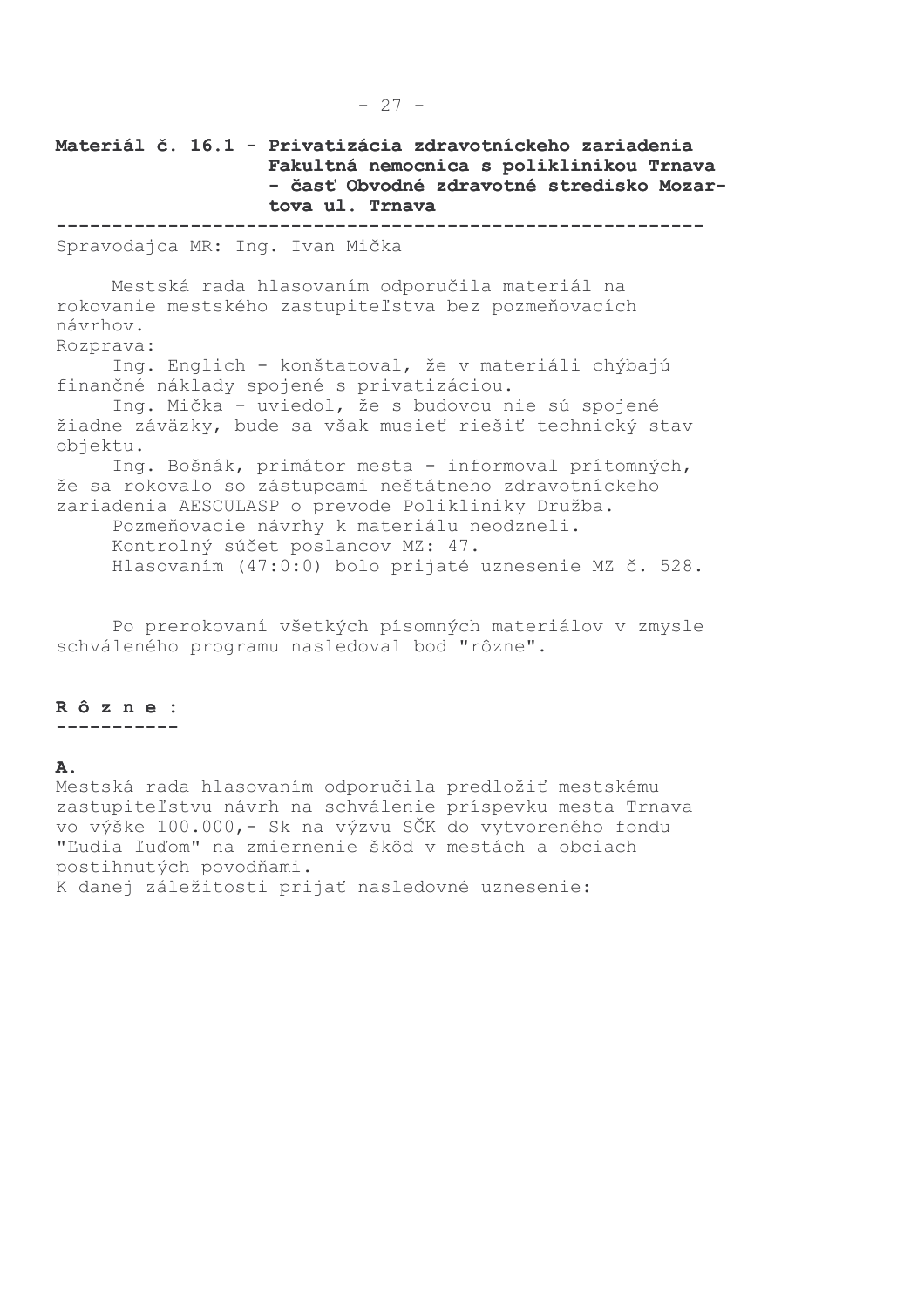Mestské zastupiteľstvo mesta Trnava po prerokovaní 1. Schvaľuje príspevok mesta Trnava vo výške 100.000,- Sk na výzvu SČK do vytvoreného fondu "Ľudia ľuďom" na zmiernenie škôd v mestách a obciach postihnutých povodňami. Ing. Bošnák, primátor mesta - odporučil doplniť do uznesenia ukladaciu časť súvisiacu s realizáciou úhrady príspevku.

Hlasovaním (47:0:0) bolo k návrhu prijaté uznesenie MZ  $\check{c}$ . 529.

#### $\overline{B}$ .

MUDr. Heriban, poslanec MZ - v mene družstva Neštátnych zdravotníckych zariadení AESCULAP žiadal zmenu účelu využitia pôžičky, ktorá bola družstvu poskytnutá v zmysle uznesenia MZ č. 487/2001. Pôžička by bola využitá na nákup umývacích vozíkov.

Hlasovaním (35:0:3) bolo prijaté uznesenie MZ č. 530.

#### $\mathbf{C}$ .

MUDr. Heriban, poslanec MZ - poďakoval príslušníkom mestskej polície za vykonávanie kontrol parkovania pri Poliklinike Družba. Poukázal však na problém zabezpečenia prístupu na zadnú časť parkoviska, ktorá je pod lávkou a prístup na ňu je možný len cez pozemok mesta. Projektová dokumentácia bola spracovaná, žiadosť bola zaslaná i na majetkovú komisiu, ktorá však nedala súhlas. Žiadal priestor upraviť napr. štrkom.

Ing. Bošnák, primátor mesta - žiadal poslanca, aby tento problém predložil písomne, pretože táto záležitosť nepatrí do bodu "rôzne".

Ing. Mička, predseda návrhovej komisie skonštatoval, že na zasadnutí mestského zastupiteľstva boli prijaté uznesenia od č. 495 po d. 530 vrátane.